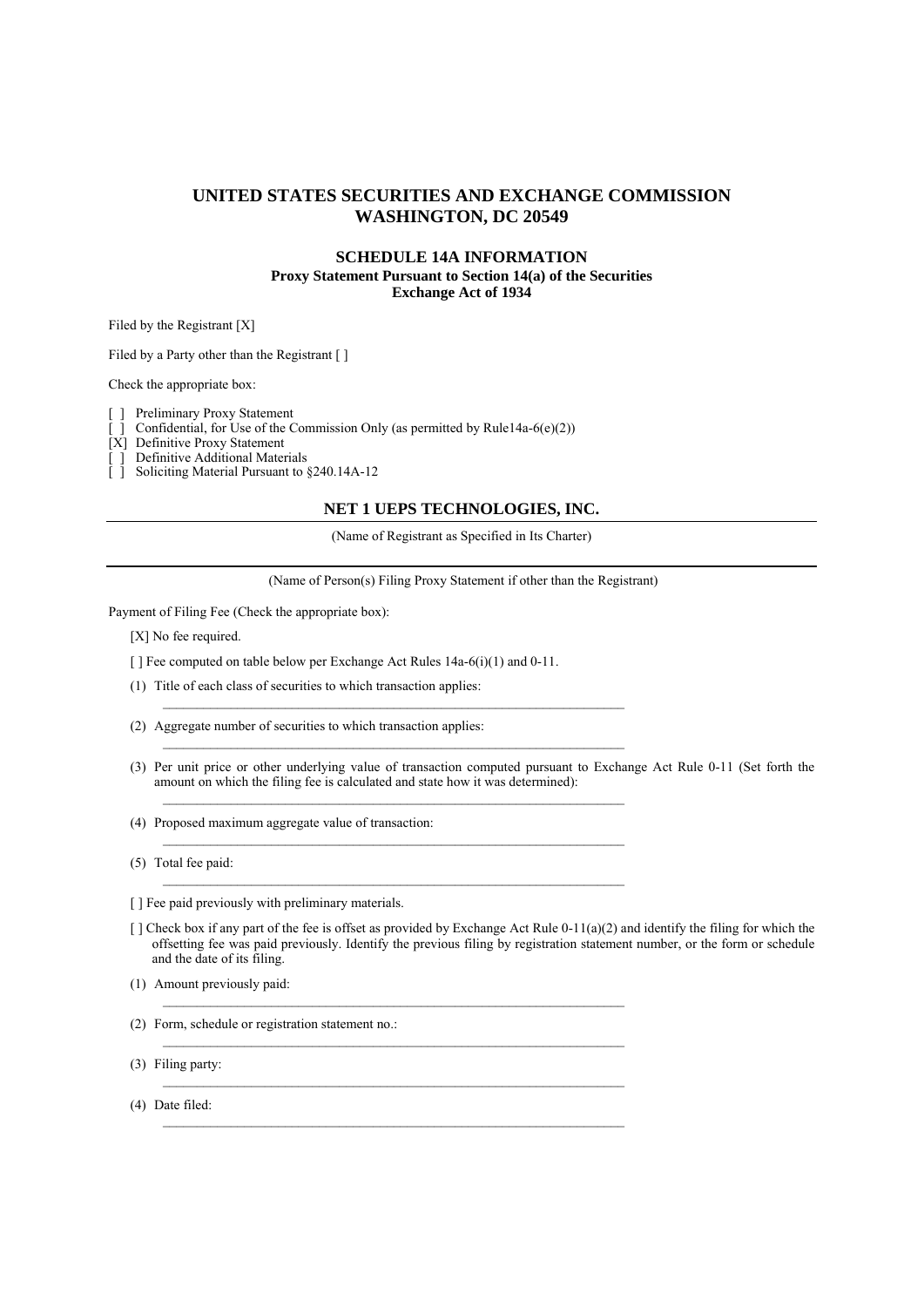# **NET 1 UEPS TECHNOLOGIES, INC.**

## $\frac{1}{2}$ **NOTICE OF ANNUAL MEETING OF SHAREHOLDERS**

*to be held on November 30, 2007*   $\frac{1}{2}$ 

To the Shareholders of Net 1 UEPS Technologies, Inc.:

NOTICE IS HEREBY GIVEN that the 2007 Annual Meeting of Shareholders of Net 1 UEPS Technologies, Inc., a Florida corporation, will be held at President Place, 6th Floor, Cnr. Jan Smuts Avenue and Bolton Road, Rosebank, Johannesburg, South Africa on November 30, 2007 at 17h00, local time, for the following purposes:

- 1. To elect seven directors.
- 2. To ratify the selection of Deloitte  $\&$  Touche (South Africa) as the independent registered public accounting firm for the fiscal year ending June 30, 2008.
- 3. To transact such other business and act upon any other matter which may properly come before the annual meeting or any adjournment or postponement of the meeting.

Our Board of Directors has fixed the close of business on October 19, 2007 as the record date for determining shareholders entitled to notice of and to vote at the meeting. A list of the shareholders as of the record date will be available for inspection by shareholders at our principal executive offices, which is located at President Place, 6th Floor, Cnr. Jan Smuts Avenue and Bolton Road, Rosebank, Johannesburg, South Africa during business hours for a period of ten days prior to the meeting.

Your attention is directed to our annual report for the fiscal year ended June 30, 2007, which is enclosed with this proxy statement.

The Board of Directors,

 /s/ Dr. Serge Belamant Chief Executive Officer, Chairman of the Board of Directors

Johannesburg, South Africa October 26, 2007

WE CORDIALLY INVITE ALL SHAREHOLDERS TO ATTEND IN PERSON. HOWEVER, REGARDLESS OF WHETHER YOU PLAN TO ATTEND THE ANNUAL MEETING, PLEASE PROMPTLY COMPLETE, SIGN, DATE AND RETURN THE ENCLOSED PROXY CARD IN THE ENVELOPE PROVIDED. IF YOU ATTEND THE ANNUAL MEETING YOU MAY REVOKE YOUR PROXY CARD AND VOTE IN PERSON.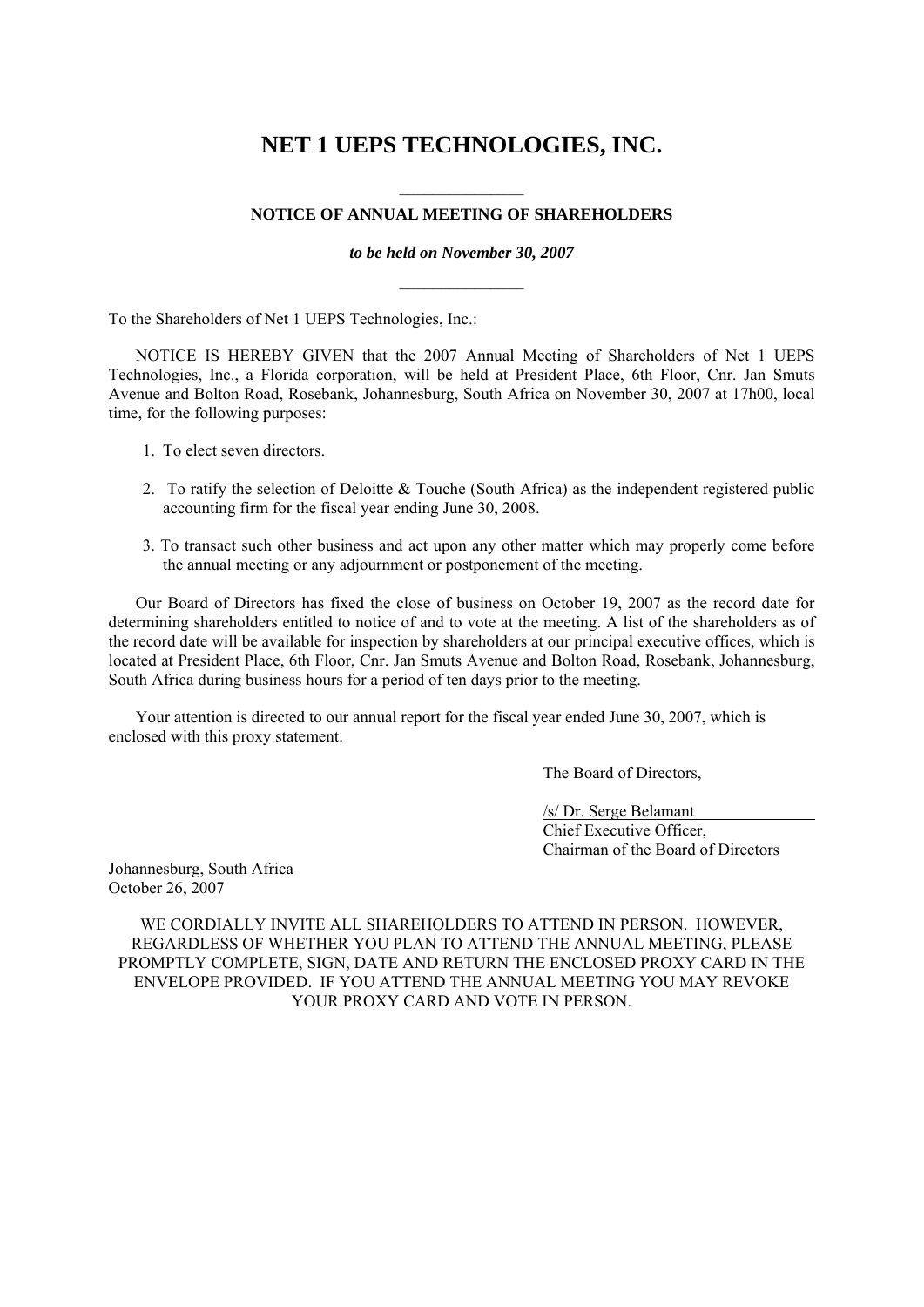### **NET 1 UEPS TECHNOLOGIES, INC. President Place, 6th Floor Cnr. Jan Smuts Avenue and Bolton Road Rosebank, Johannesburg South Africa**

#### **PROXY STATEMENT**

 $\frac{1}{2}$ 

 $\frac{1}{2}$ 

### **TABLE OF CONTENTS**

*Page* 

| Information concerning solicitation and voting                                               |                |
|----------------------------------------------------------------------------------------------|----------------|
| Proposals to be voted on at the annual meeting                                               | 3              |
| Proposal no. 1: Election of directors                                                        | $\overline{3}$ |
| Proposal no. 2: Ratification of appointment of independent registered public accounting firm | 4              |
| Board of Directors and Corporate Governance                                                  | 4              |
| Members of the Board                                                                         | 4              |
| Meetings of the Board and director independence                                              | 6              |
| Committees of the Board                                                                      | 7              |
| Remuneration Committee interlocks and insider participation                                  | 9              |
| Nominations process and director qualifications                                              | 9              |
| Shareholder communications with the Board                                                    | 10             |
| Corporate governance guidelines                                                              | 10             |
| Code of ethics                                                                               | 10             |
| Compensation of directors                                                                    | 10             |
| Compensation discussion and analysis                                                         | 11             |
| Remuneration Committee report                                                                | 16             |
| Summary compensation table                                                                   | 18             |
| Grants of plan-based awards                                                                  | 19             |
| Outstanding equity awards at 2007 fiscal year-end                                            | 22             |
| Option exercises and stock vested                                                            | 22             |
| Potential payments upon termination or change-in-control                                     | 23             |
| Certain relationships and related transactions                                               | 23             |
| Audit and non-audit fees                                                                     | 24             |
| Audit Committee report                                                                       | 25             |
| Security ownership of certain beneficial owners                                              | 26             |
| Additional information                                                                       | 29             |
|                                                                                              |                |

### **General**

This proxy statement is being furnished to shareholders of Net 1 UEPS Technologies, Inc., a Florida corporation, in connection with the solicitation by our Board of Directors, or the Board, of proxies for use at the Annual Meeting of Shareholders to be held at President Place, 6th Floor, Cnr. Jan Smuts Avenue and Bolton Road, Rosebank, Johannesburg, South Africa on November 30, 2007 at 17h00, local time, and at any adjournment or postponement of the annual meeting.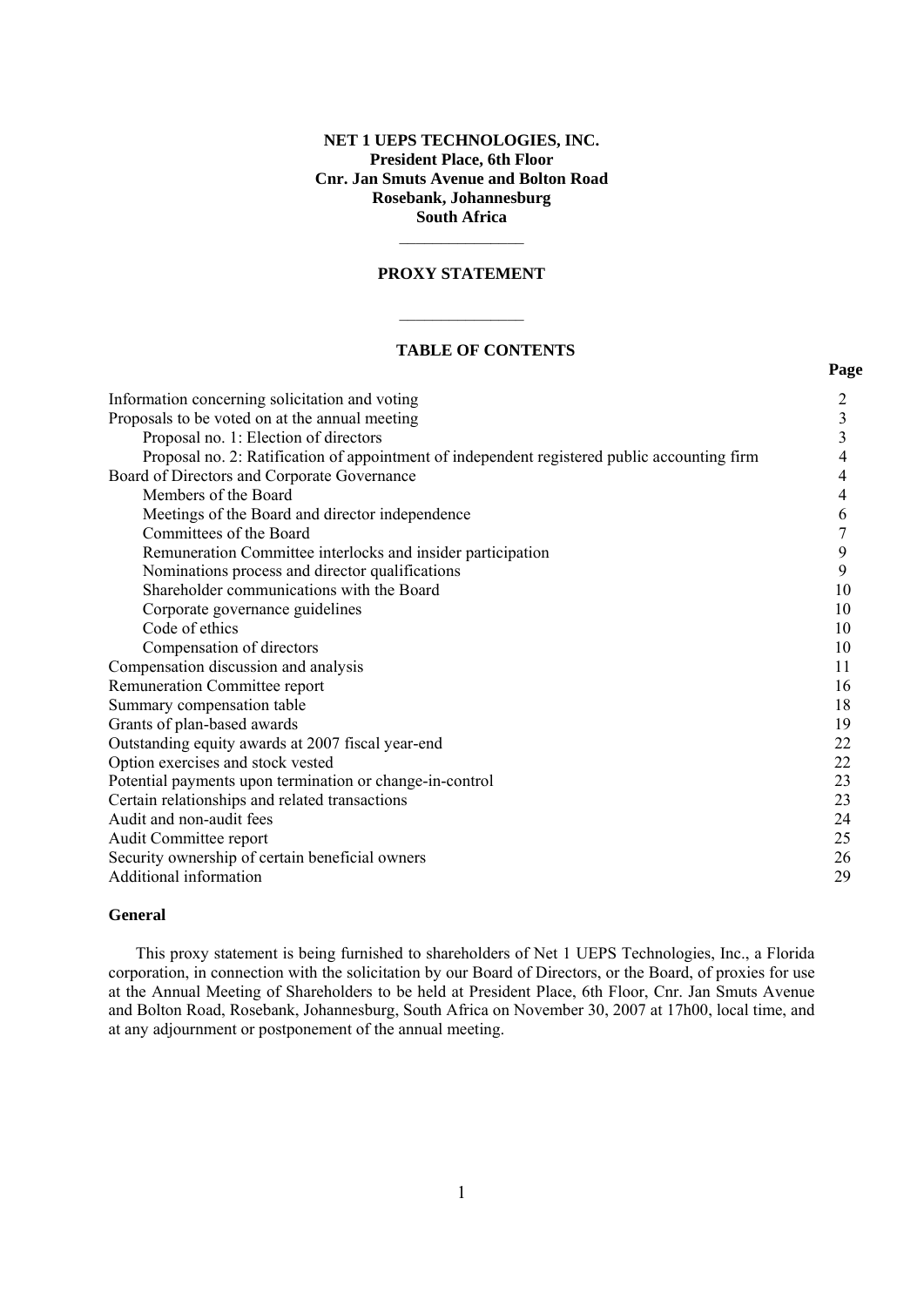### **INFORMATION CONCERNING SOLICITATION AND VOTING**

#### **Solicitation**

We will bear the entire cost of the solicitation, including the preparation, assembly, printing and mailing of this proxy statement, including the proxy card and any additional solicitation materials furnished to our shareholders. Copies of solicitation materials will be furnished to brokerage houses, fiduciaries and custodians holding shares in their names that are beneficially owned by others so that they may forward this solicitation material to such beneficial owners. We may reimburse these persons for their reasonable expenses in forwarding solicitation materials to beneficial owners. The original solicitation of proxies by mail may be supplemented by a solicitation by personal contacts, telephone, facsimile, electronic mail or any other means by our directors, officers or employees. No additional compensation will be paid to our directors, officers or employees for performing these services. Except as described above, we do not presently intend to solicit proxies other than by mail.

This proxy statement and the accompanying solicitation materials are being sent to our shareholders on or about October 29, 2007.

### **Revocation of Proxies**

You may revoke your proxy at any time prior to the close of the polls at 23h00, Johannesburg time, on November 29, 2007 by (1) delivering a written notice of revocation or a duly executed proxy with a later date by mail to our corporate secretary at Net 1 UEPS Technologies, Inc., P O Box 2424, Parklands 2121, Gauteng, South Africa, or (2) attending the meeting and voting in person. If you hold shares through a bank or brokerage firm, you must contact that firm to revoke any prior voting instructions. However, if you are a shareholder whose shares are not registered in your own name, you will need documentation from your record holder stating your ownership as of October 19, 2007 in order to vote personally at the annual meeting.

### **Record Date, Quorum and Voting Requirements**

Each holder of shares of our common stock and special convertible preferred stock outstanding on the close of business on October 19, 2007, the record date, is entitled to notice of and vote at the annual meeting or any adjournment thereof. There were 52,339,194 shares of common stock and 5,389,140 shares of special convertible preferred stock outstanding on the record date. The presence at the annual meeting, in person or by a proxy, of a majority of the total number of outstanding shares of common stock and special convertible preferred stock, or 28,864,168 shares, is necessary to constitute a quorum. Each share of common stock and special convertible preferred stock is entitled to one vote on all matters to be acted upon at the annual meeting. The common stock and the special convertible preferred stock vote together as one class. For purposes of the quorum and the discussion below regarding the vote necessary to take shareholder action, holders of record of common stock and special convertible preferred stock who are present at the annual meeting in person or by proxy and who abstain, including brokers holding customers' shares of record who cause abstentions to be recorded at the annual meeting, are considered shareholders who are present and entitled to vote and they count toward the quorum. In the event that there are not sufficient votes for a quorum or to approve any proposal at the annual meeting, the annual meeting may be adjourned in order to permit the further solicitation of proxies.

Brokers holding shares of record for customers generally are not entitled to vote on certain matters unless they receive voting instructions from their customers. "Broker non-votes" mean the votes that could have been cast on the matter in question if the brokers had received instructions from their customers, and as to which the brokers have notified us on a proxy form in accordance with industry practice or have otherwise advised us that they lack voting authority.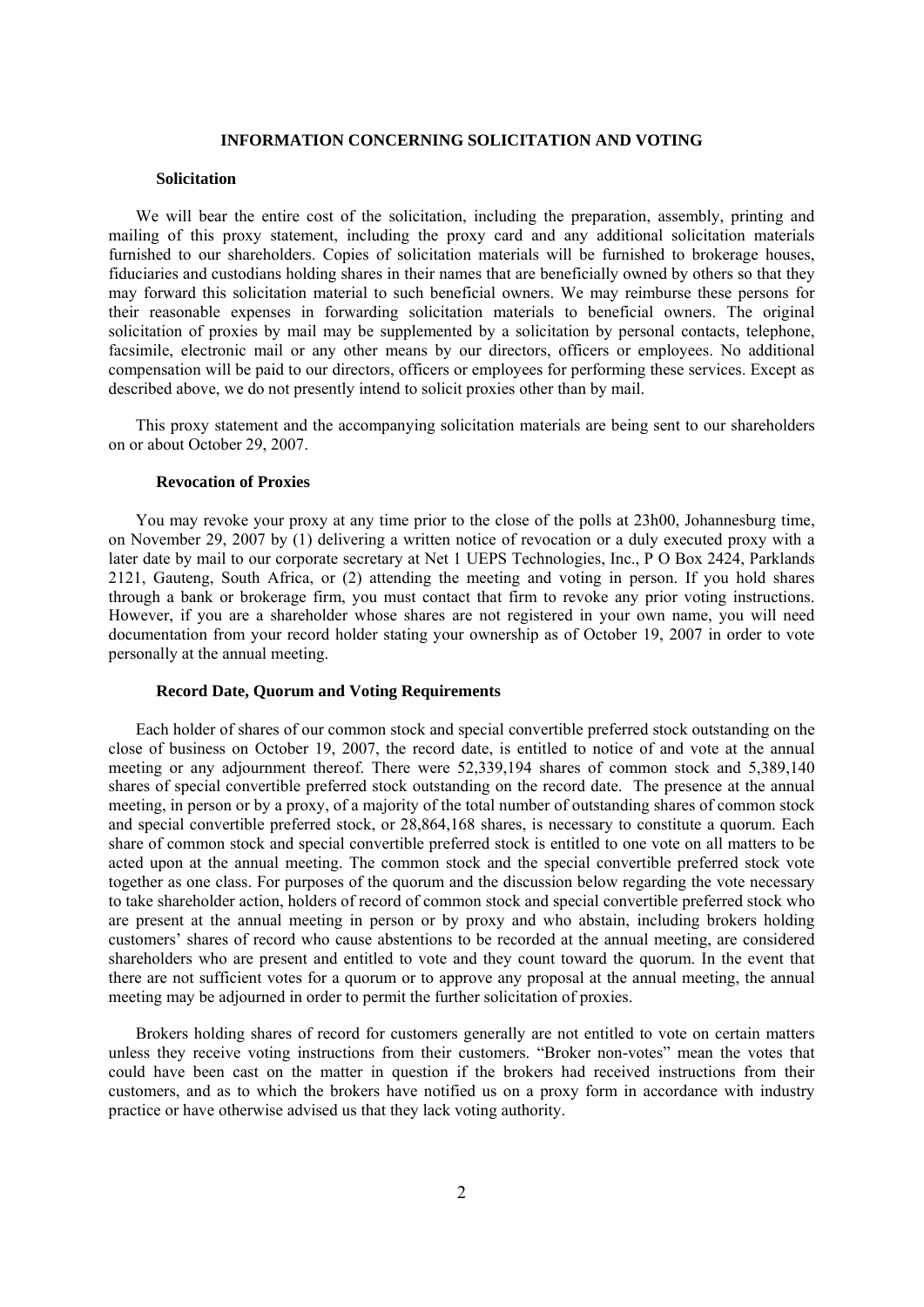Under the rules that govern brokers who are voting with respect to shares held in a fiduciary capacity, brokers have the discretion to vote shares on routine matters, but not on non-routine matters. Routine matters include the election of directors and ratification of independent registered public accountants.

Broker non-votes are not considered shares entitled to vote on the matter and therefore will not be taken into account in determining the outcome of the vote on the matter.

All outstanding shares of common stock and special convertible preferred stock represented by valid and unrevoked proxies received in time for the annual meeting will be voted. Shares will be voted as instructed in the accompanying proxy on each matter submitted to shareholders. A shareholder may, with respect to the election of directors (1) vote for the election of the named director nominees, (2) withhold authority to vote for all such director nominees or (3) vote for the election of all such director nominees other than any nominee(s) with respect to whom the shareholder withholds authority to vote by writing such nominee's name on the proxy in the space provided. A shareholder may, with respect to each other matter specified in the notice of meeting (1) vote "FOR" the matter, (2) vote "AGAINST" the matter or (3) "ABSTAIN" from voting on the matter. If no instructions are given on a properly completed and returned proxy, the shares will be voted FOR the election of the named director nominees and FOR the ratification of the selection of Deloitte & Touche (South Africa) as our independent registered public accounting firm for the fiscal year ending June 30, 2008.

Our seven nominees will be elected by a plurality of votes. Withholding a vote as to any nominee is the equivalent of abstaining. In an uncontested election such as this, abstentions have no effect, since approval by a specific percentage of the shares present or outstanding is not required. With respect to the proposal to ratify the selection of Deloitte & Touche (South Africa) as our independent registered public accounting firm, the proposal will be approved if the votes cast in favor of the proposal exceed the number of votes cast against the proposal, and abstentions will not be taken into account in determining the outcome of the vote on this proposal.

The Board knows of no additional matters that will be presented for consideration at the annual meeting. Return of a valid proxy, however, confers on the designated proxy holders the discretionary authority to vote the shares in accordance with their best judgment on such other business, if any, that may properly come before the meeting or any adjournment or postponement thereof. Proxies solicited hereby will be tabulated by inspectors of election designated by the Board.

#### **PROPOSALS TO BE VOTED ON AT THE ANNUAL MEETING**

### **PROPOSAL NO. 1: ELECTION OF DIRECTORS**

The terms of office of each of our current directors will expire at the annual meeting or at such time as their successors shall be elected and qualified. The Board has determined to nominate for re-election each of our current directors (see "Information Regarding the Board and Board Committees" for information on all directors) for a one-year term expiring at the annual meeting of shareholders in 2008 or until their successors shall be duly elected and qualified.

The persons named in the enclosed proxy intend to vote properly executed and returned proxies **FOR** the election of all nominees proposed by the Board unless authority to vote is withheld. In the event that any nominee is unable or unwilling to serve, the persons named in the proxy will vote for such substitute nominee or nominees as they, in their discretion, shall determine. The Board has no reason to believe that any nominee named herein will be unable or unwilling to serve.

#### **The Board recommends that you vote FOR election of each of its director nominees.**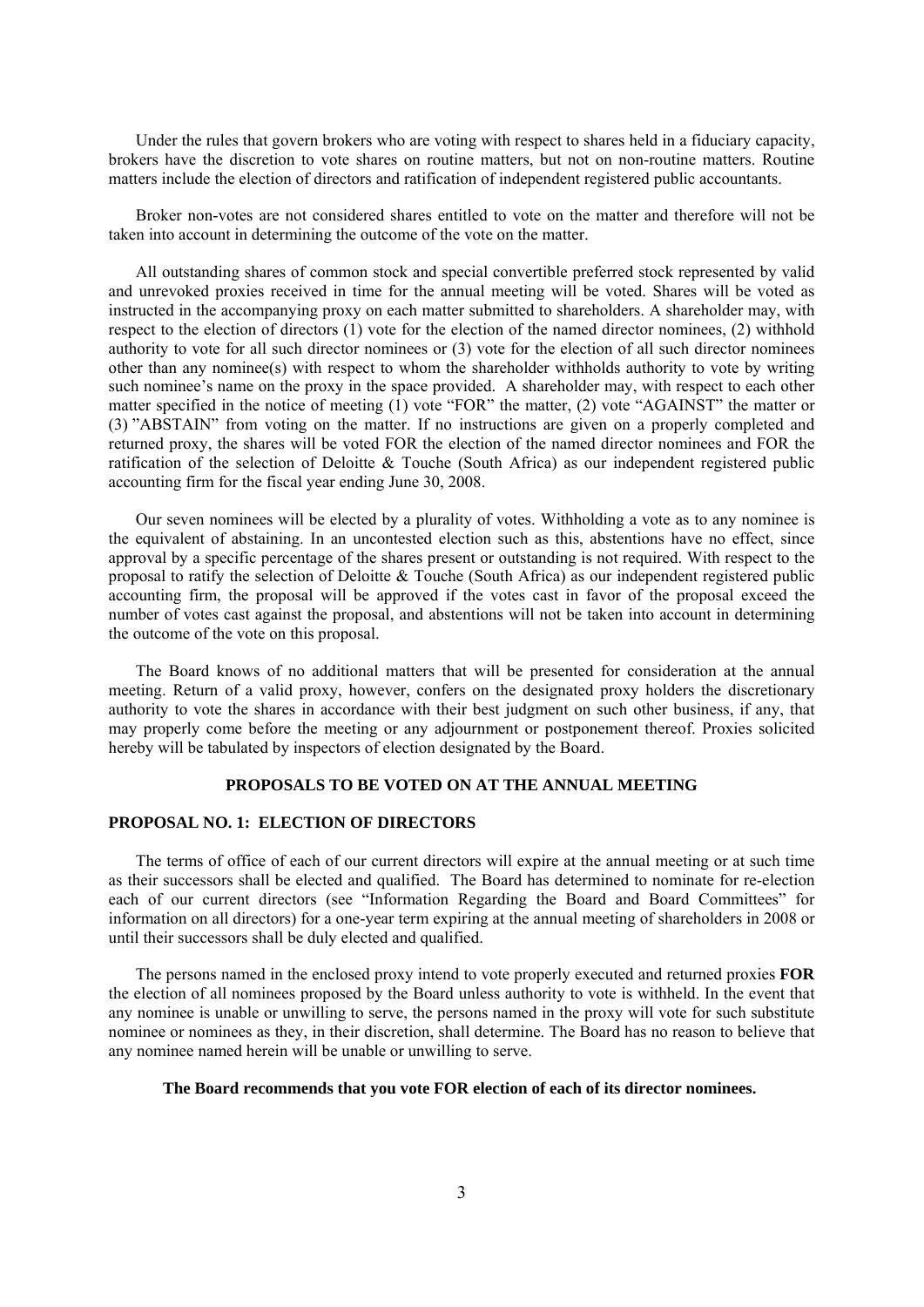### **PROPOSAL NO. 2: RATIFICATION OF SELECTION OF INDEPENDENT REGISTERED PUBLIC ACCOUNTING FIRM**

The Audit Committee of our Board has proposed that the firm of Deloitte  $\&$  Touche (South Africa), or Deloitte, be selected to serve as independent registered public accounting firm for the fiscal year ending June 30, 2008. A representative of Deloitte is expected to be present at the annual meeting. Such representative will have an opportunity to make a statement if he or she desires to do so and is expected to be available to respond to appropriate questions from shareholders. Deloitte currently serves as our independent registered public accounting firm.

We are asking our shareholders to ratify the selection of Deloitte as our independent registered public accounting firm. Although ratification is not required by our by-laws or otherwise, the Board is submitting the selection of Deloitte to our shareholders for ratification as a matter of good corporate practice. In the event our shareholders fail to ratify the appointment, the Audit Committee may reconsider this appointment. Even if the selection is ratified, the Audit Committee in its discretion may select a different registered public accounting firm at any time during the year if it determines that such a change would be in our best interests and the best interests of our shareholders.

#### **The Board recommends a vote FOR ratification of Deloitte.**

### **BOARD OF DIRECTORS AND CORPORATE GOVERNANCE**

#### **MEMBERS OF THE BOARD**

The current members of our Board are as follows:

**Dr. Serge C.P. Belamant**  54 years old Director since 1997 Chairman and Chief

Executive Officer

Dr. Serge C.P. Belamant has been our chief executive officer since October 2000 and the chairman of our Board since February 2003. From June 1997 until June 2004, Dr. Belamant served as chief executive officer and a director of Net 1 Applied Technology Holdings, or Aplitec, whose business was acquired by Net 1 in June 2004. From 1996 to 1997, Dr. Belamant served as a consultant in the development of Chip Off-Line Pre-Authorized Card, which is a Visa product. From October 1989 to September 1995, Dr. Belamant served as the managing director of Net 1 (Pty) Limited, a privately owned South African company specializing in the development of advanced technologies in the field of transaction processing and payment systems. Dr. Belamant also serves on the boards of a number of other companies that perform welfare distribution services and the provision of microfinance to customers. Dr. Belamant spent ten years working as a computer scientist for Control Data Corporation where he won a number of international awards. Later, he was responsible for the design, development, implementation and operation of the Saswitch ATM network in South Africa that rates today as the third largest ATM switching system in the world. Dr. Belamant has patented a number of inventions besides the FTS patent ranging from biometrics to gaming-related inventions. Dr. Belamant has more than 27 years of experience in the fields of operations research, security, biometrics, artificial intelligence and online and offline transaction processing systems. Dr. Belamant holds a PhD in Information Technology and Management.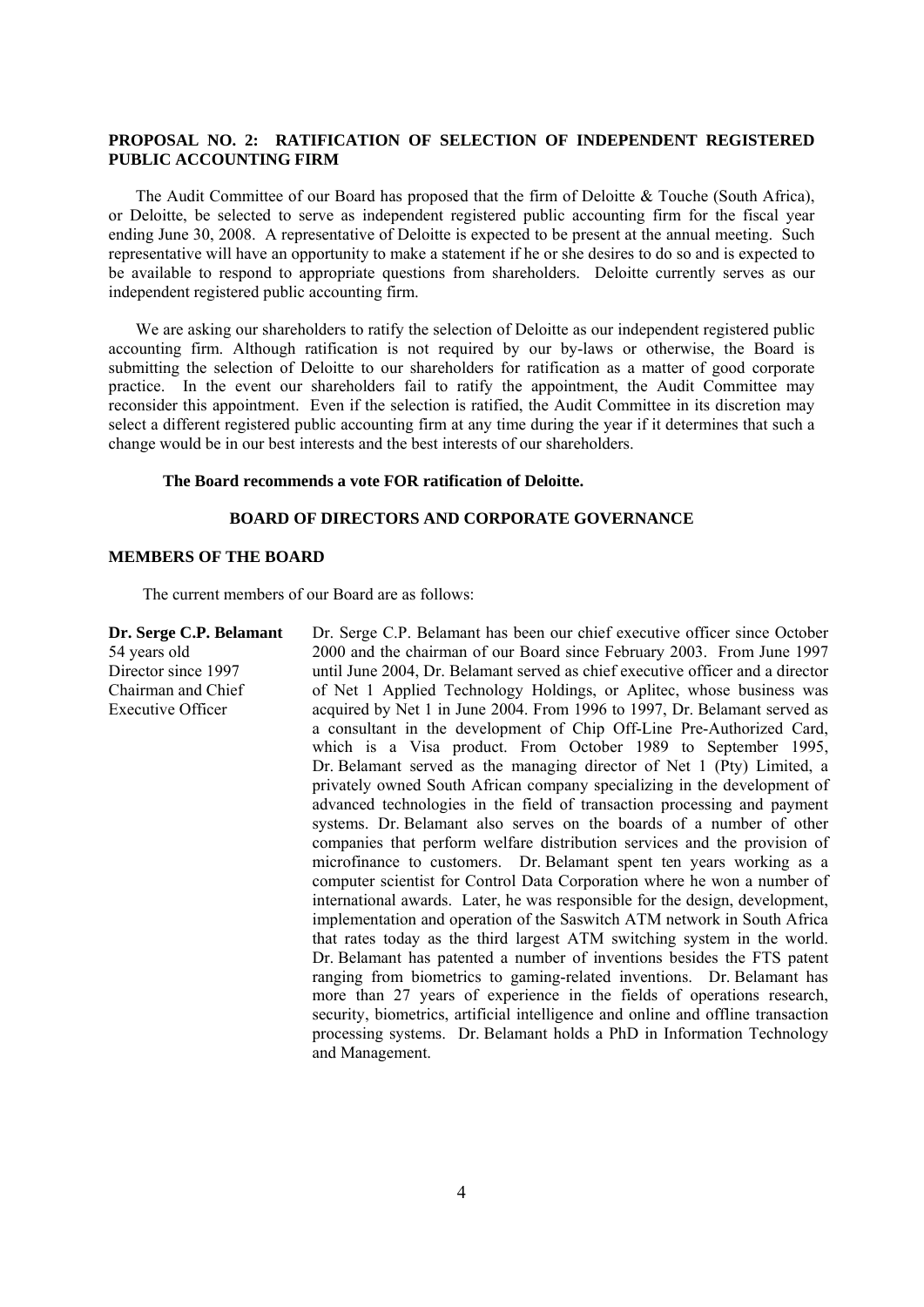#### **Herman Gideon Kotzé**

38 years old Director since 2004 Chief Financial Officer, Secretary and Treasurer

**Christopher Stefan Seabrooke**  54 years old Director since 2005 Chief Executive Officer of Sabvest Limited

**Antony Charles Ball**  48 years old Director since 2004 Chief Executive Officer of Brait Group

Herman Gideon Kotzé has been our chief financial officer, secretary and treasurer since June 2004. From January 2000 until June 2004, he served on the board of Aplitec as Group Financial Director. In mid-1997 until October 1998, Mr. Kotzé worked for the Industrial Development Corporation of South Africa Limited as a business analyst. Mr. Kotzé served his articles from 1994 to 1996 at KPMG in Pretoria, South Africa, and in 1997 he became the audit manager for several major corporations in the manufacturing, mining, retail and financial services industries. Mr. Kotzé joined Aplitec in November 1998 as a strategic financial analyst. Mr. Kotzé is a member of the South African Institute of Chartered Accountants.

Christopher Stefan Seabrooke has been a member of our Board since January 2005. Mr. Seabrooke has served on the board of directors of over twenty listed companies. Mr. Seabrooke is currently on the board of directors of the following five JSE Limited listed companies – chief executive officer of Sabvest Limited, a finance and investment group, non-executive chairman of Metrofile Holdings Limited and Setpoint Technology Holdings Limited, nonexecutive deputy chairman of Massmart Holdings Limited and a nonexecutive director of Datatec Limited, which is also listed on AIM in the UK. Mr. Seabrooke is a member of The Institute of Directors in South Africa. Formerly, he was the chairman of the South African State Theater and the deputy chairman of each of the National Arts Council and the Board of Business and Arts South Africa. Mr. Seabrooke has degrees in Economics and Accounting from the University of Natal and an MBA from the University of Witwatersrand.

Antony Charles Ball has been a member of our Board since June 2004. Mr. Ball has held various senior leadership positions with the Brait Group, or Brait, since 1998 and has been the chief executive officer of Brait since October 1, 2006. Mr. Ball has led the raising and governance of a number of Brait's private equity funds and is responsible for certain of its private equity investments. Prior to assuming his current position at Brait, Mr. Ball served as joint deputy chairman of Brait from 1998 to March 2000. Prior to joining Brait, Mr. Ball was the chief executive of Capital Partners, which was the predecessor company to Brait and which pioneered the private equity market in South Africa, from 1991 to 1998. Mr. Ball began his career with Deloitte & Touche Consulting (1986-1991), where he co-founded its Strategy Group. Mr. Ball is a member of the board of Brait S.A. and its subsidiaries. Mr. Ball has been designated as a director by South African Private Equity Fund III, L.P., an affiliate of Brait, or SAPEF, pursuant to a contractual arrangement.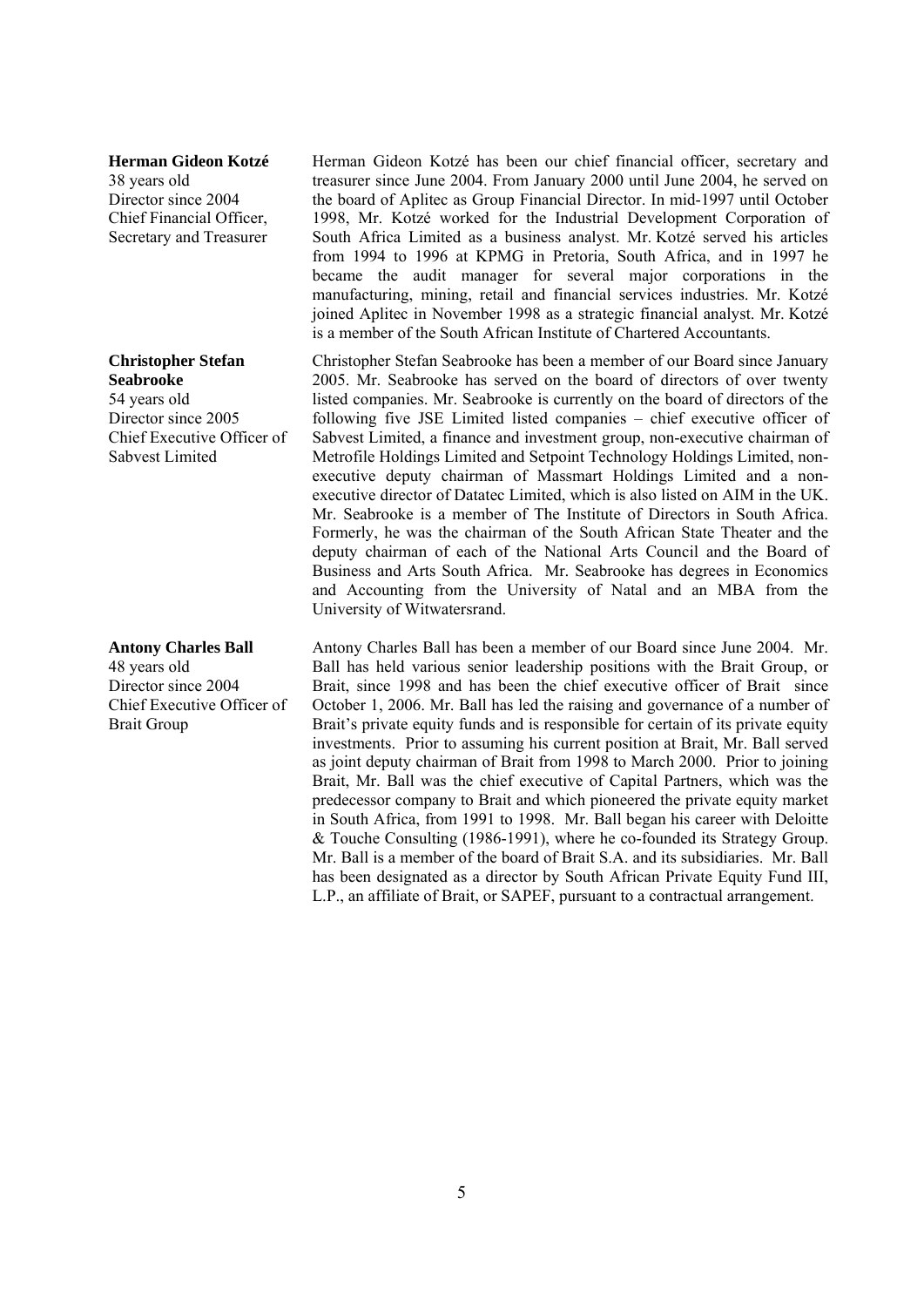#### **Alasdair J. K. Pein**

47 years old Director since 2005 Director of Southern Cross Capital UK Limited

#### **Paul Edwards**

53 years old Director since 2005 Executive Chairman of Merryn Capital

**Florian P. Wendelstadt**  40 years old Director since 2005 Managing Director of General Atlantic LLC

Alasdair Jonathan Kemsley Pein has been a member of our Board since February 2005. Mr. Pein is a director of Southern Cross Capital UK Limited, which manages investment funds for Brenthurst Limited, an investment holding company for the Oppenheimer family interests. From 1994 until2002, Mr. Pein was President and CEO of Task (USA), Inc., a New York-based investment company. Mr. Pein also serves as a director of Arsenal Digital Solutions, a privately-held U.S. company that provides ondemand data protection services. Between 1989 and 1994, Mr. Pein worked in London for Bankers Trust International mergers and acquisitions team and then at Gilbert Elliot Corporate Finance. Mr. Pein is a qualified South African chartered accountant and completed his articles with Deloitte & Touche (South Africa) in Johannesburg in 1987. Mr. Pein has been designated as a director by SAPEF pursuant to a contractual arrangement.

Paul Edwards has been a member of our Board since July 2005. Mr. Edwards is the executive chairman of Merryn Capital, a privately-owned financial services group. From 2002 to 2005, Mr. Edwards was executive chairman of Chartwell Capital Group. In January 2005, Mr. Edwards was appointed non-executive chairman of Starcomms Limited, a Nigerian telecommunications operator. Prior to that, Mr. Edwards was the chief executive officer of MTN Group, a pan-African mobile operator. Between 1999 and 2001, Mr. Edwards was the chief executive officer of the Johnnic Group in South Africa, of which the MTN Group was a subsidiary. Between 1995 and 1999, Mr. Edwards was the chief operating officer of MEASAT Broadcast Network, a Malaysian-based regional pay television operator. Between 1993 and 1995, Mr. Edwards was executive vice president of satellite television broadcaster Star TV, based out of Hong Kong. Between 1989 and 1993, Mr. Edwards was chief executive officer of Multichoice, Africa's leading pay television operator. Mr. Edwards has a BSc and an MBA from the University of Cape Town.

Florian P. Wendelstadt has been a member of our Board since August 2005. Mr. Wendelstadt has been a Managing Director of General Atlantic LLC, or GA, a global private equity firm that provides capital for growth companies driven by information technology or intellectual property, since December 2000. Mr. Wendelstadt also serves as a director of Liberata Limited, TorexRetail Ltd, Global Collect NV and Saxo Bank A/S. Mr. Wendelstadt has a BA in Economics from Passau University in Germany and a MBA from the European School of Management. Mr. Wendelstadt serves as a director on our Board pursuant to a contractual arrangement between us and investment entities affiliated with GA pursuant to which GA is entitled to designate one person to serve on our Board.

### **MEETINGS OF THE BOARD AND DIRECTOR INDEPENDENCE**

Our Board held meetings on eight occasions during the fiscal year ended June 30, 2007. Each director attended or participated in more than 75% of the aggregate number of meetings of the Board and meetings of those committees of the Board on which such director served during the year. It is our policy to have each director attend the meetings of shareholders. Four of our directors attended last year's annual meeting. The non-management directors meet regularly without any management directors or employees present. These meetings are held on the same day as the audit committee or board of director meetings and the chairperson of these meetings is currently Mr. Seabrooke.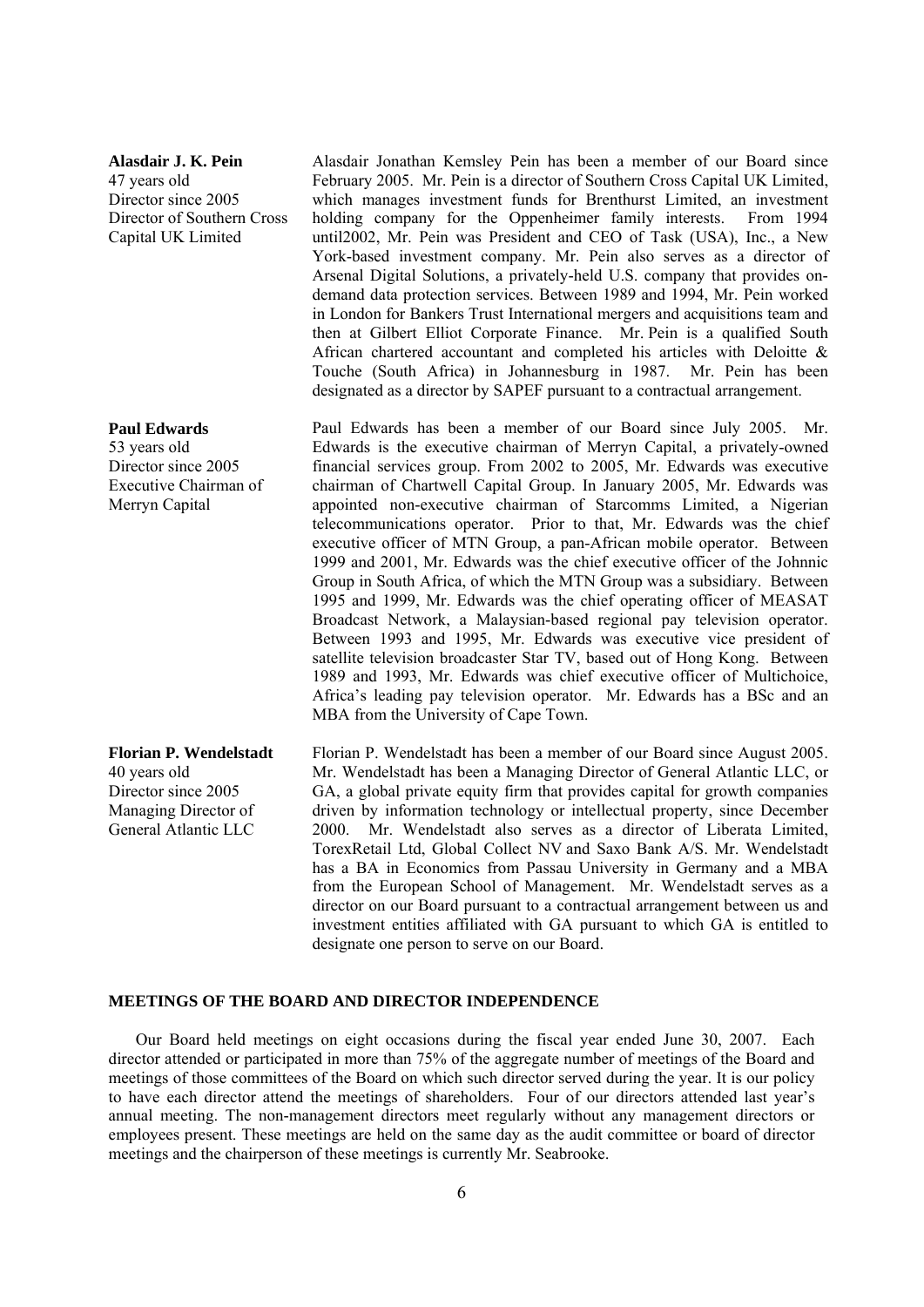The Board has concluded that Messrs. Seabrooke, Pein, Edwards and Wendelstadt are "independent" as defined under Nasdaq Rule 4350(c) and under Rule 10A-3(b)(1) under the Securities Exchange Act of 1934, or the Exchange Act, as that term relates to membership on the Board and the various Board committees. Mr. Ball is an "independent" director as defined under Nasdaq rules but is not eligible to serve on our Audit Committee, under Rule 10A-3(b)(1). The Board has established an Audit Committee, a Remuneration Committee and a Nominating and Corporate Governance Committee. The Board has adopted a charter for each of these committees, copies of which are available on our website at www.netlueps.com or upon request made by mail to our corporate secretary at Net 1 UEPS Technologies, Inc., P O Box 2424, Parklands 2121, Gauteng, South Africa or by telephone to our Investor Relations Department at (604) 484-8750.

### **COMMITTEES OF THE BOARD**

The members of our Board Committees are presented in the table below:

|                             |                    |                           | Nominating and<br>Corporate |
|-----------------------------|--------------------|---------------------------|-----------------------------|
| <b>Director</b>             | Audit<br>Committee | Remuneration<br>Committee | Governance<br>Committee     |
| Antony C. Ball              |                    | X                         | X                           |
| Dr. Serge C.P. Belamant (#) |                    |                           |                             |
| Paul Edwards                | X                  | X                         | X                           |
| Herman G. Kotzé (#)         |                    |                           |                             |
| Alasdair J.K. Pein          | X                  | $X^*$                     | X                           |
| Christopher S. Seabrooke    | $X^*$              | X                         | $X^*$                       |
| Florian P. Wendelstadt      |                    | Х                         | X                           |

# Executive

\* Chairperson

#### **Audit Committee**

The Audit Committee consists of Messrs. Seabrooke, Pein and Edwards. The Board has determined that Mr. Seabrooke is an "Audit Committee financial expert" as that term is defined in applicable SEC rules, and that all three members meet Nasdaq's financial literacy criteria. The Audit Committee held eight meetings during the 2007 fiscal year. The Audit Committee was established by the Board for the primary purpose of overseeing or assisting the Board in overseeing the following:

- the integrity of our financial statements;
- our compliance with legal and regulatory requirements;
- the qualifications and independence of our independent auditors;
- the performance of our independent auditors and of the internal audit function; and
- our systems and disclosure controls and procedures, internal controls over financial reporting and compliance with ethical standards adopted by us.

The Audit Committee operates under a written charter adopted by the Board, which is available without charge on our website, www.net1ueps.com under the "Financial Info – Corporate Governance" section.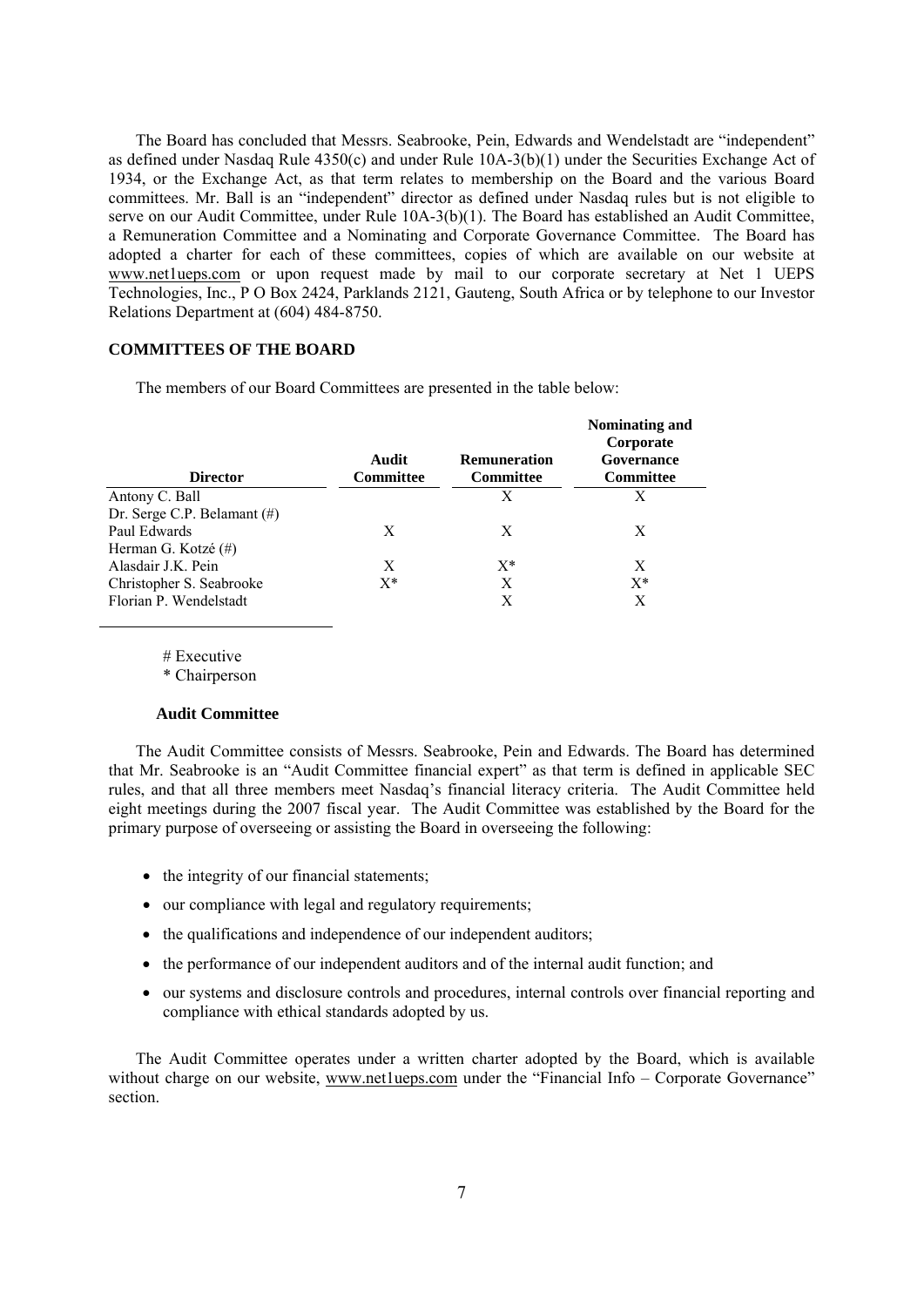### **Remuneration Committee**

The Remuneration Committee consists of Messrs. Pein, Seabrooke, Edwards, Wendelstadt and Ball. The Remuneration Committee held four meetings during the 2007 fiscal year. The Remuneration Committee has the following responsibilities, authority and duties:

- assist management in developing and, when appropriate, recommend to the Board the design of compensation policies, strategies, plans and programs, and disclosure relating to these matters;
- administer our stock option, stock incentive and other equity compensation plans;
- review and make recommendations to the Board regarding compensation-related matters outside the ordinary course, including employment contracts, change-in-control provisions and severance arrangements;
- review and approve performance goals and objectives relevant to the compensation of our chief executive officer, evaluate the performance of the chief executive officer in light of those goals and objectives;
- make recommendations to the Board regarding director compensation; and
- set the compensation of our executive officers.

The Remuneration Committee operates under a written charter adopted by the Board, which is available without charge on our website, www.net1ueps.com under the "Financial Info – Corporate Governance" section.

### **Nominating and Corporate Governance Committee**

The Nominating and Corporate Governance Committee consists of Messrs. Seabrooke, Ball, Pein, Edwards and Wendelstadt. The Board has determined that each of the members of the committee is independent in accordance with applicable Nasdaq rules. The Nominating and Corporate Governance Committee held two meetings during the 2007 fiscal year. The principal duties and responsibilities of the Nominating and Corporate Governance Committee are as follows:

- monitor the composition, size and independence of the Board;
- establish criteria for Board and committee membership and recommend to our Board proposed nominees for election to the Board and for membership on each committee of the Board;
- monitor our procedures for the receipt and consideration of director nominations by shareholders and other persons and for the receipt of shareholder communications directed to our Board;
- make recommendations regarding proposals submitted by our shareholders;
- establish and monitor procedures by which the Board will conduct, at least annually, evaluations of its performance;
- develop and monitor compliance with our corporate governance guidelines; and
- make recommendations to the Board regarding management succession planning and corporate governance best practices.

The Nominating and Corporate Governance Committee operates under a written charter adopted by the Board, which is available without charge on our website, www.netlueps.com under the "Financial Info – Corporate Governance" section.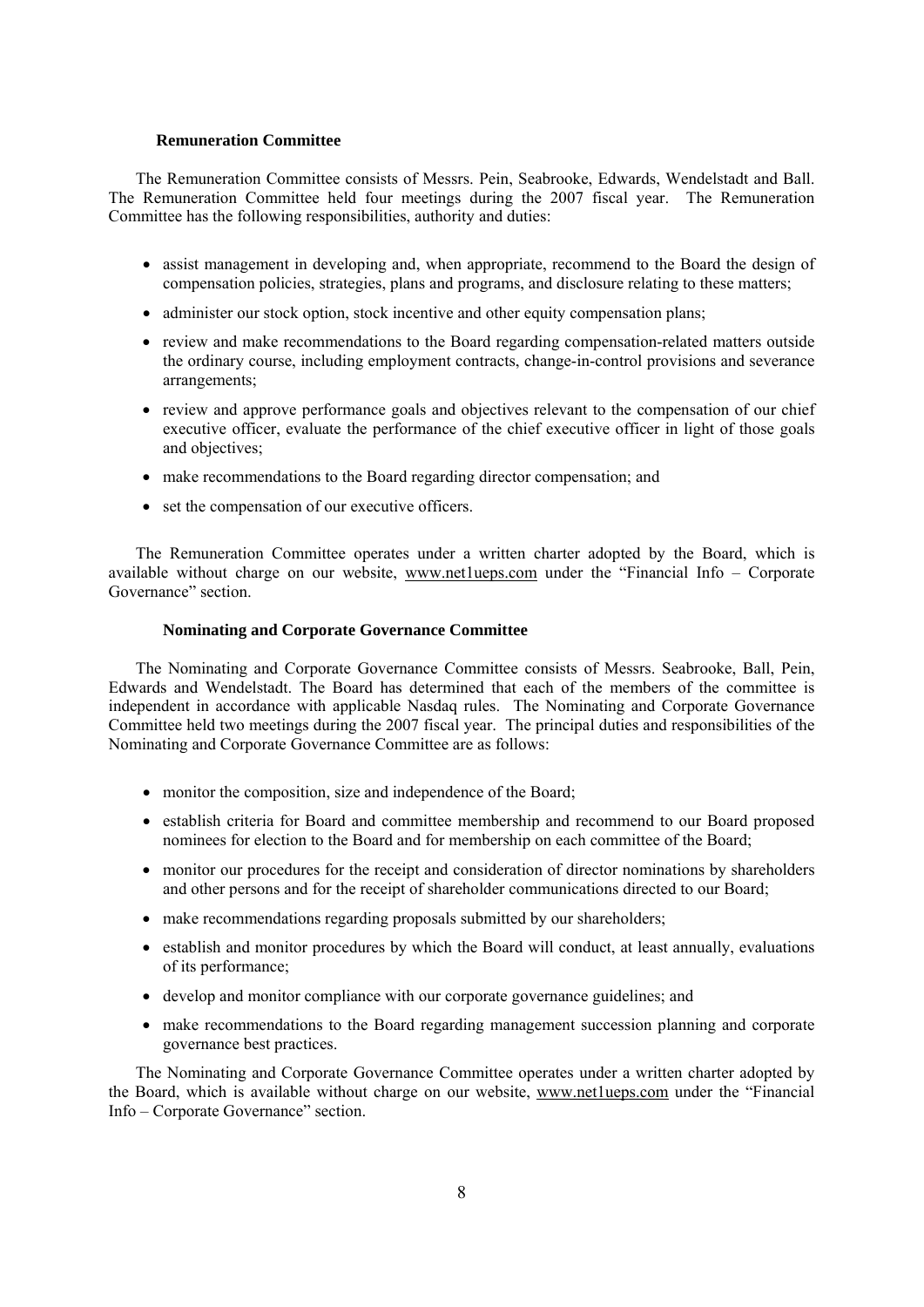#### **REMUNERATION COMMITTEE INTERLOCKS AND INSIDER PARTICIPATION**

Our Remuneration Committee consists of Messrs. Alasdair J. K. Pein, the committee's chairperson, Christopher S. Seabrooke, Florian P. Wendelstadt and Antony C. Ball. None of the members of our Remuneration Committee has at any time been one of our officers or employees. None of our executive officers serves or in the past has served as a member of the board or remuneration committee of any entity that has one or more of its executive officers serving on our Board or our Remuneration Committee.

Pursuant to the common stock purchase agreement, dated January 30, 2004, between us and SAPEF, SAPEF is entitled to designate three nominees to our Board. SAPEF informally agreed to reduce the number of its designated nominees from three to two due to the reduction in the number of our shares that SAPEF holds. Messrs. Ball and Pein currently serve on our Board as SAPEF's designees.

Pursuant to the stock purchase agreement, dated July 18, 2005, among the investment entities affiliated with GA, us and certain other parties, GA is entitled to designate one nominee to our Board. This designee is currently Mr. Wendelstadt. In addition, pursuant to the stock purchase agreement, we granted rights, under certain circumstances and subject to certain limitations, with respect to the registration of our shares held by investment entities affiliated with GA.

### **NOMINATIONS PROCESS AND DIRECTOR QUALIFICATIONS**

The Nominating and Corporate Governance Committee reviews with the Board the skills and characteristics required of Board members. The committee will consider a candidate's independence, as well as the perceived needs of the Board and the candidate's background, skills, business experience and expected contributions. At a minimum, members of the Board must possess the highest professional ethics, integrity and values, and be committed to representing the long-term interests of our shareholders. They must also have an inquisitive and objective perspective, practical wisdom and mature judgment. The committee may also take into account the benefits of diverse viewpoints, as well as the benefits of constructive working relationships among directors.

The Nominating and Corporate Governance Committee also reviews and determines whether existing members of the Board should stand for re-election, taking into consideration matters relating to the number of terms served by individual directors and the changing needs of the Board. We do not have a limit on the number of terms an individual may serve as a director on our Board.

The Nominating and Corporate Governance Committee utilizes a variety of methods for identifying and evaluating nominees for director. The committee regularly assesses the appropriate composition, size and independence of the Board, and whether any vacancies are expected due to change in employment or otherwise. In the event that vacancies are anticipated, or otherwise arise, the committee considers various potential candidates for director. Candidates are evaluated at regular or special meetings of the Nominating and Corporate Governance Committee, and may be considered at any point during the year. The committee will consider shareholder recommendations for candidates for the Board that are properly submitted in accordance with our by-laws in the same manner it considers nominees from other sources. In evaluating such recommendations, the committee will use the qualifications standards described above and will seek to achieve a balance of knowledge, experience and capability on the Board.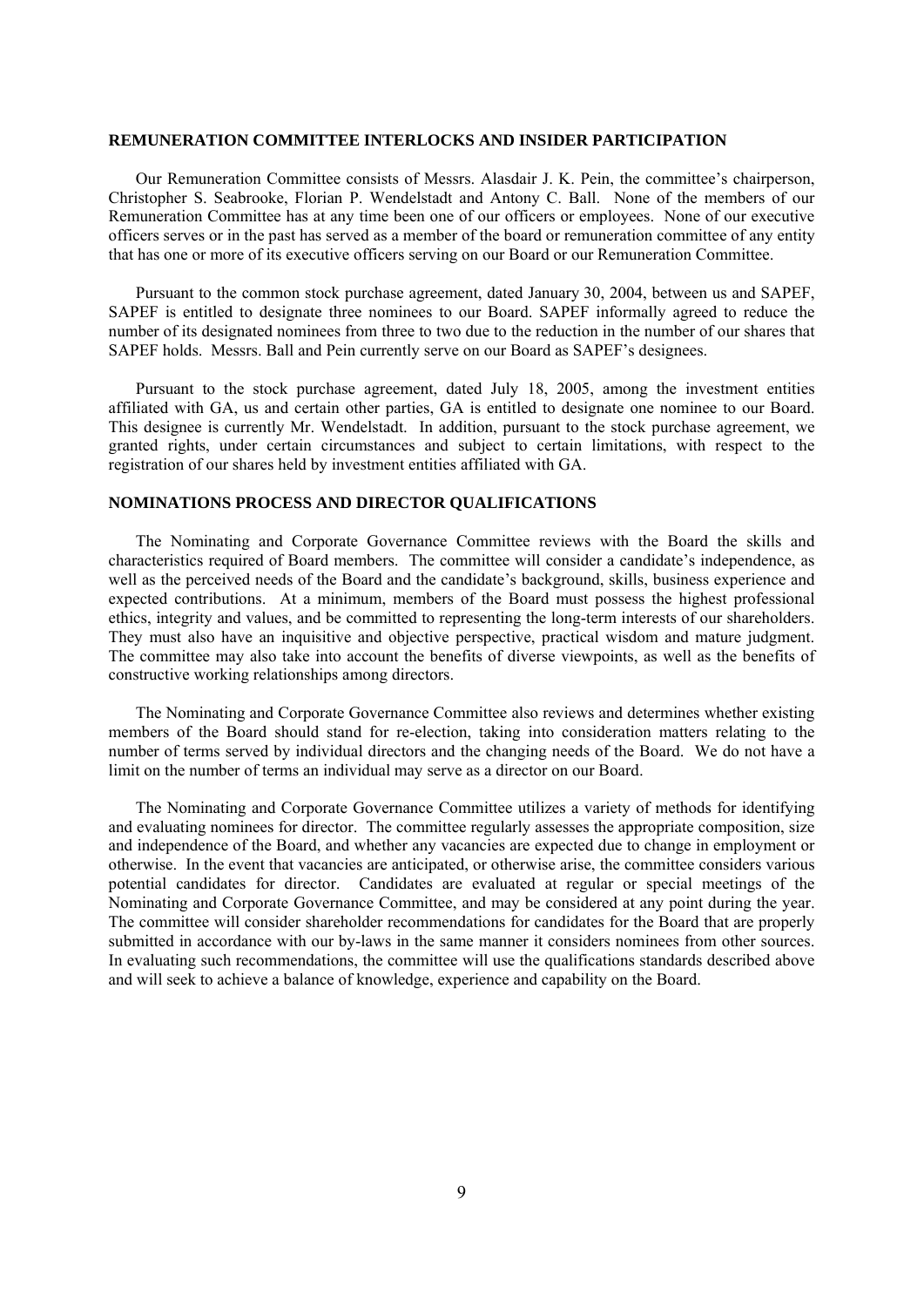### **SHAREHOLDER COMMUNICATIONS WITH THE BOARD**

Any shareholder who wishes to communicate directly with the Board may do so via mail or facsimile, addressed as follows:

Net 1 UEPS Technologies, Inc. Board of Directors P O Box 2424 Parklands, 2121 Gauteng, South Africa Fax: 27 11 880 7080

The corporate secretary shall transmit any communication to the Board as soon as practicable upon receipt, unless there are safety or security concerns that mitigate against further transmission. The Board, or individual director(s), as applicable, shall be advised of any communication as soon as practicable. Absent safety or security concerns, the corporate secretary shall relay all communications, without any other screening for content.

### **CORPORATE GOVERNANCE GUIDELINES**

The Board has adopted a set of corporate governance guidelines. We will continue to monitor our corporate governance guidelines and adopt changes as necessary to comply with rules adopted by the SEC and Nasdaq, and to comport with industry practice. This will include comparing our existing policies and practices to policies and practices suggested by various groups or authorities active in corporate governance and the practices of other public companies. A copy of our corporate governance guidelines is available on our website at www.net1ueps.com.

### **CODE OF ETHICS**

The Board has adopted a written code of ethics, a copy of which is available upon request made either by mail to our corporate secretary at Net 1 UEPS Technologies, Inc., P O Box 2424, Parklands 2121, Gauteng, South Africa or by telephone to our Investor Relations Department at + 1 604 484-8750. We require all directors, officers, employees, contractors, consultants and temporary staff to adhere to this code in addressing the legal and ethical issues encountered in conducting their work. Our code of ethics requires avoidance of conflicts of interest, compliance with all laws and other legal requirements, conduct of business in an honest and ethical manner, integrity and actions in our best interest. Directors, officers and employees are required to report any conduct that they believe in good faith to be an actual or apparent violation of the code. A copy of our code of ethics is available on our website at www.net1ueps.com. The Sarbanes-Oxley Act of 2002 requires companies to have procedures to receive, retain and treat complaints received regarding accounting, internal accounting controls or auditing matters and to allow for the confidential and anonymous submission by employees of concerns regarding questionable accounting or auditing matters. We currently have such procedures in place.

### **COMPENSATION OF DIRECTORS**

Directors who are also executive officers do not receive separate compensation for their services as directors. Certain directors who are not executive officers receive compensation as described below.

Mr. Seabrooke received annual compensation of USD74,300 (ZAR 525,000) for his services as a non-executive director and chairman of various of our Board committees for the year ended June 30, 2007. The Remuneration Committee has approved annual compensation of USD100,000 for Mr. Seabrooke's services for the year ending June 30, 2008. Upon his appointment to the Board in 2005, Mr. Seabrooke received options to purchase 41,667 shares of our common stock.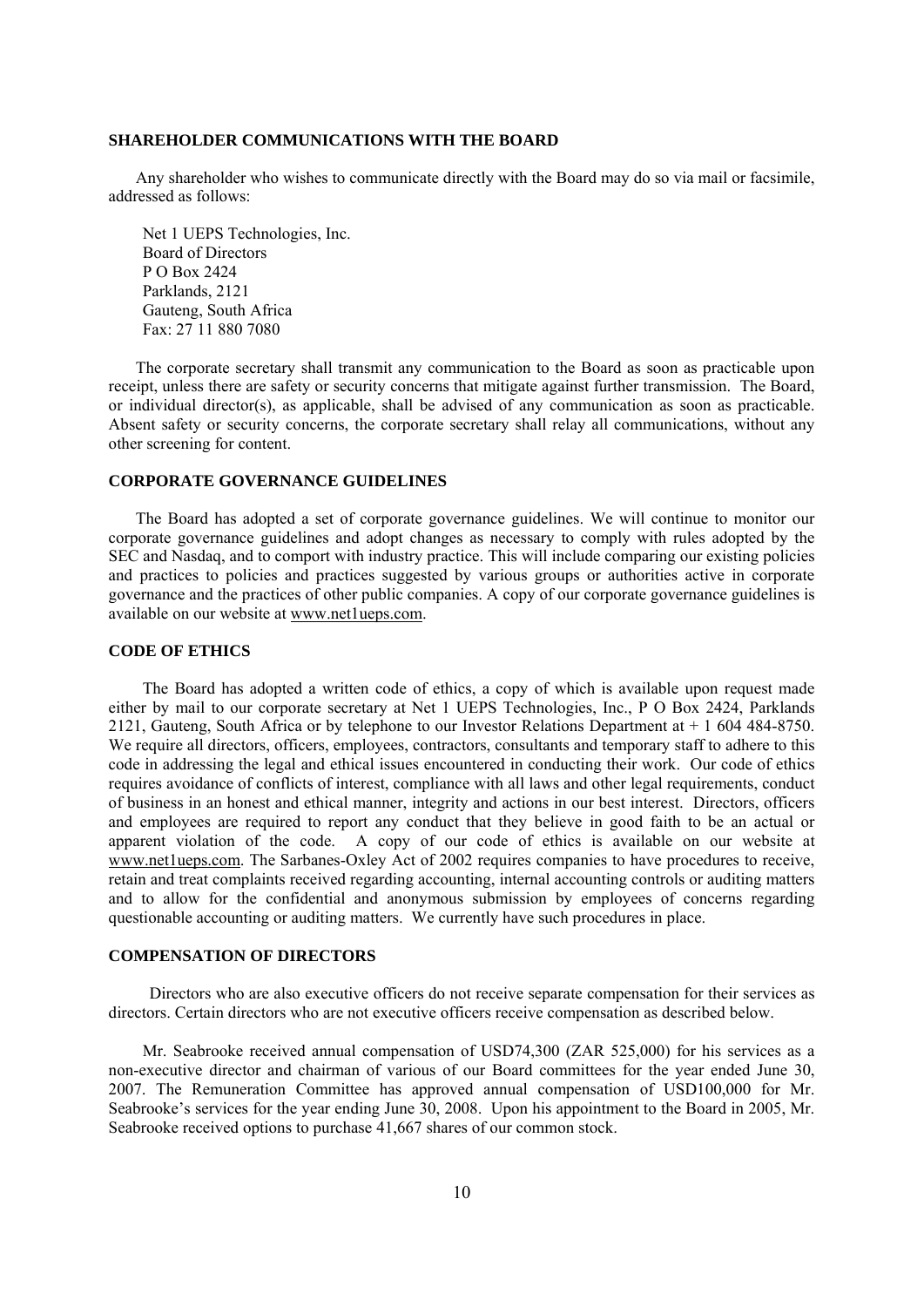Mr. Edwards received annual compensation of USD51,300 (ZAR 367,500) for his services as nonexecutive director for the year ended June 30, 2007. The Remuneration Committee has approved annual compensation of USD65,000 for Mr. Edwards' services for the year ending June 30, 2008. Upon his appointment to the Board in 2005, Mr. Edwards received options to purchase 41,667 shares of our common stock.

Compensation paid to Messrs. Seabrooke and Edwards was determined after analyzing the annual compensation of non-executive directors of U.S.-listed transaction processor companies with market capitalizations comparable to ours. The analysis for the 2008 fiscal year was performed in August 2007 and the peer group comprised: Moneygram International, Heartland Payments, Global Payments, Inc., Wright Express Corp., and Euronet Worldwide, Inc. The peer group composition used for determining our non-executive directors' compensation is different from the peer group used to determine our executive officers' compensation as discussed in the "Compensation Discussion and Analysis" portion of this proxy statement because of the consolidation in the payment processor sector which has occurred since February 2007 when our executive officers' compensation was determined. Messrs. Seabrooke and Edwards receive a fixed annual fee for their services.

Messrs. Ball and Pein serve as directors pursuant to an agreement between us and investment entities affiliated with Brait S.A. Upon their appointment to the Board in 2005, each of Mr. Ball and Mr. Pein received options to purchase 41,667 shares of our common stock.

Mr. Wendelstadt serves as a director pursuant to an agreement between us and investment entities affiliated with GA. Under this agreement, we are required to reimburse Mr. Wendelstadt's travel and accommodation expenses incurred in connection with his attendance at our Board and committee meetings. Although Mr. Wendelstadt traveled regularly to attend meetings, he did not claim any reimbursements in the fiscal 2007 year.

### **COMPENSATION DISCUSSION AND ANALYSIS**

#### **Overview**

The goal of our executive compensation program is the same as our goal for operating the company—to create long-term value for our shareholders. To achieve this goal, we seek to reward our executive officers for sustained financial and operating performance and leadership excellence, to align their interests with those of our shareholders and to encourage them to remain with us for long and rewarding careers. This section of the proxy statement explains how our compensation program is designed and operates in practice with respect to the four individuals who comprise our executive officers—our Chief Executive Officer, our Chief Financial Officer, our Senior Vice President-Marketing and Sales and our Senior Vice President-Information Technology. Our executive officers have the broadest job responsibilities and are the only individuals who have policy-making authority.

Each element of our executive compensation program is designed to fulfill one or more of our performance, alignment and retention objectives. These elements consist of salary, bonus and both equity and non-equity incentive compensation. In determining the type and amount of compensation for each executive officer, we focus on both current pay and the opportunity for future compensation and seek to combine compensation elements so as to optimize his or her contribution to us. We adjust the mix of our compensation components from year to year based on our overall performance, an executive's individual contributions and compensation practices of other US and South African public companies including companies in our "peer group" described below. We do not have an exact formula for allocating between cash and non-cash compensation. We do, nonetheless, provide for a balanced mix of compensation components that are designed to encourage and reward behavior that promotes shareholder value in both the short and long-term.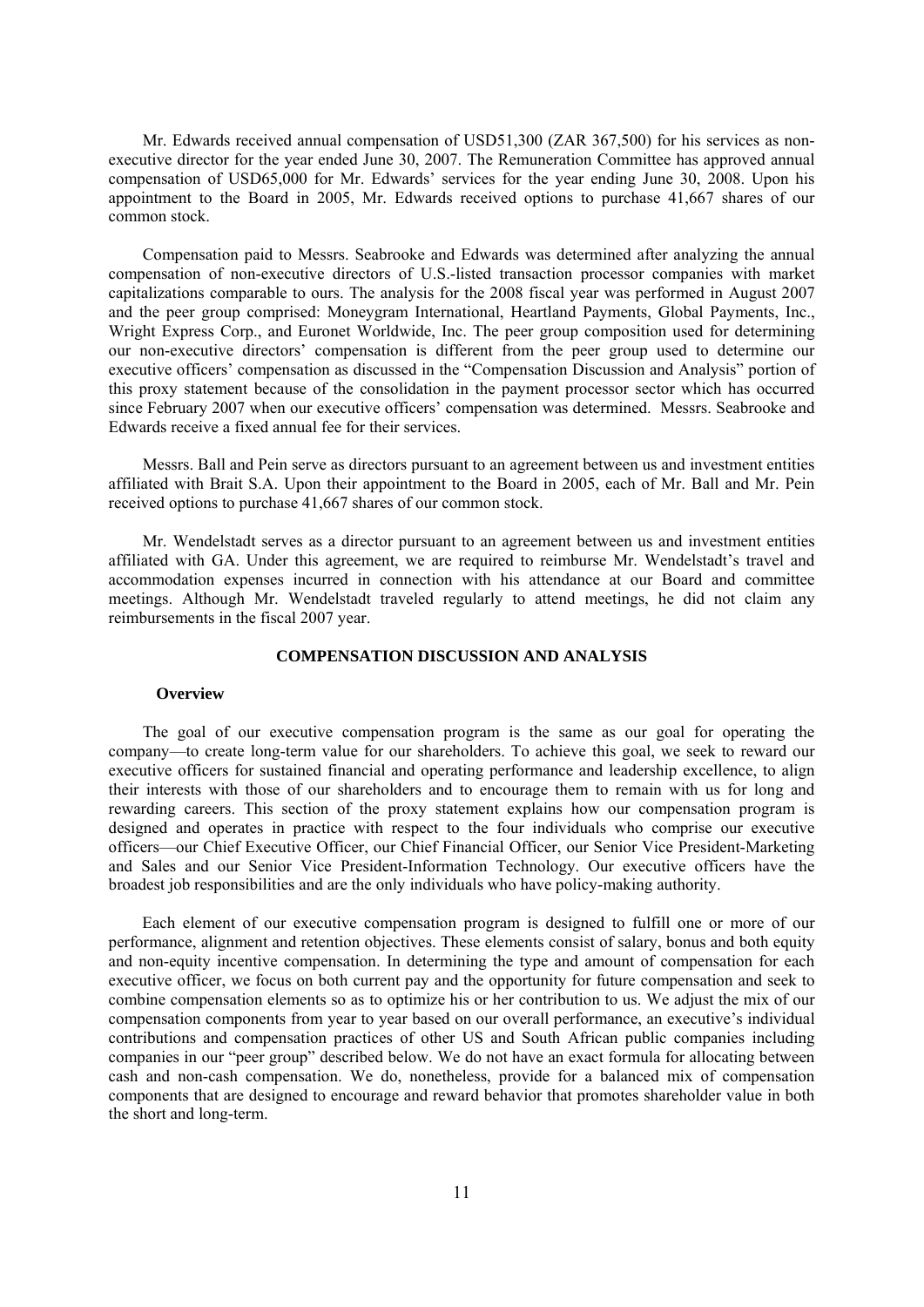#### **Compensation Objectives**

*Performance*. Each of our executive officers has had a long and distinguished career with us. We reward excellent performance by our executive officers and motivate them to continue to produce superior, long-term results through a combination of cash bonuses, incentive payments that depend on achievement of pre-defined levels of financial and operating goals and equity awards in the form of stock options or restricted stock that derive their value from increases in our share price and/or satisfaction of other financial performance goals. Base salary, bonus and non-equity incentive compensation are designed to reward annual achievements and be commensurate with each executive officer's scope of responsibility, demonstrated ingenuity, dedication and leadership and management effectiveness. Equity incentive compensation focuses on achievement of longer term results.

*Alignment*. We seek to align the interests of our executive officers with our shareholders by evaluating them on the basis of financial and non-financial measurements that we believe correlate to long-term shareholder value. Financial measures include growth in revenues, EBITDA and earnings per share (on both a South African rand and U.S. dollar basis), while non-financial measures include international expansion of our UEPS technology and the achievement of strategic operational goals. The elements of our compensation package that we believe align these interests most closely are stock option awards which increase in value as our stock price increases and restricted stock awards which vest over time and upon the satisfaction of our performance goals.

*Retention*. Management and the Remuneration Committee recognize that the talent pool in South Africa is more limited than in other more developed countries. Therefore, retention is a key objective of our executive compensation program. We attempt to retain our key employees, including our executive officers, by seeking to provide a competitive pay package and using continued service as a condition to receipt of full compensation. The extended vesting terms of stock options and restricted stock awards have the effect of tying this element of compensation to continued service with us.

### **Implementing our Objectives**

*Process for Determining Compensation.* A substantial amount of the Remuneration Committee's responsibilities and efforts relate to the determination of compensation for our executive officers. The Remuneration Committee obtains compensation data compiled from executive compensation surveys as well as data gathered from annual reports and proxy statements of companies that it selects as a "peer group" for executive compensation analysis purposes. The Remuneration Committee's goal is that the total cash compensation for our executive officers be at the 75th percentile and the overall equity compensation for executive officers should be within the range of the 50th to 75th percentiles when our financial performance equals the average of our peer group companies. Because of the high proportion of cash compensation that is at risk, the Remuneration Committee reserves the right to adjust total cash compensation to be higher or lower, when our financial performance exceeds that of our peer group companies or is lower than that of our peer group companies, as the case may be. Our peer group consists of payment processing companies generally considered comparable to us as well other companies within the information technology sector and those engaged in emerging markets. The Remuneration Committee's intent generally is to choose peer group members that have one or more attributes significantly similar to us, such as that of being a payment systems provider.Our peer group, which includes both United States and United Kingdom listed companies, consists of the following companies: Ceridian Corporation, Checkfree Services Corp., Global Payments, Inc., MoneyGram International, Datatec Ltd. and Dimension Data Holdings Plc.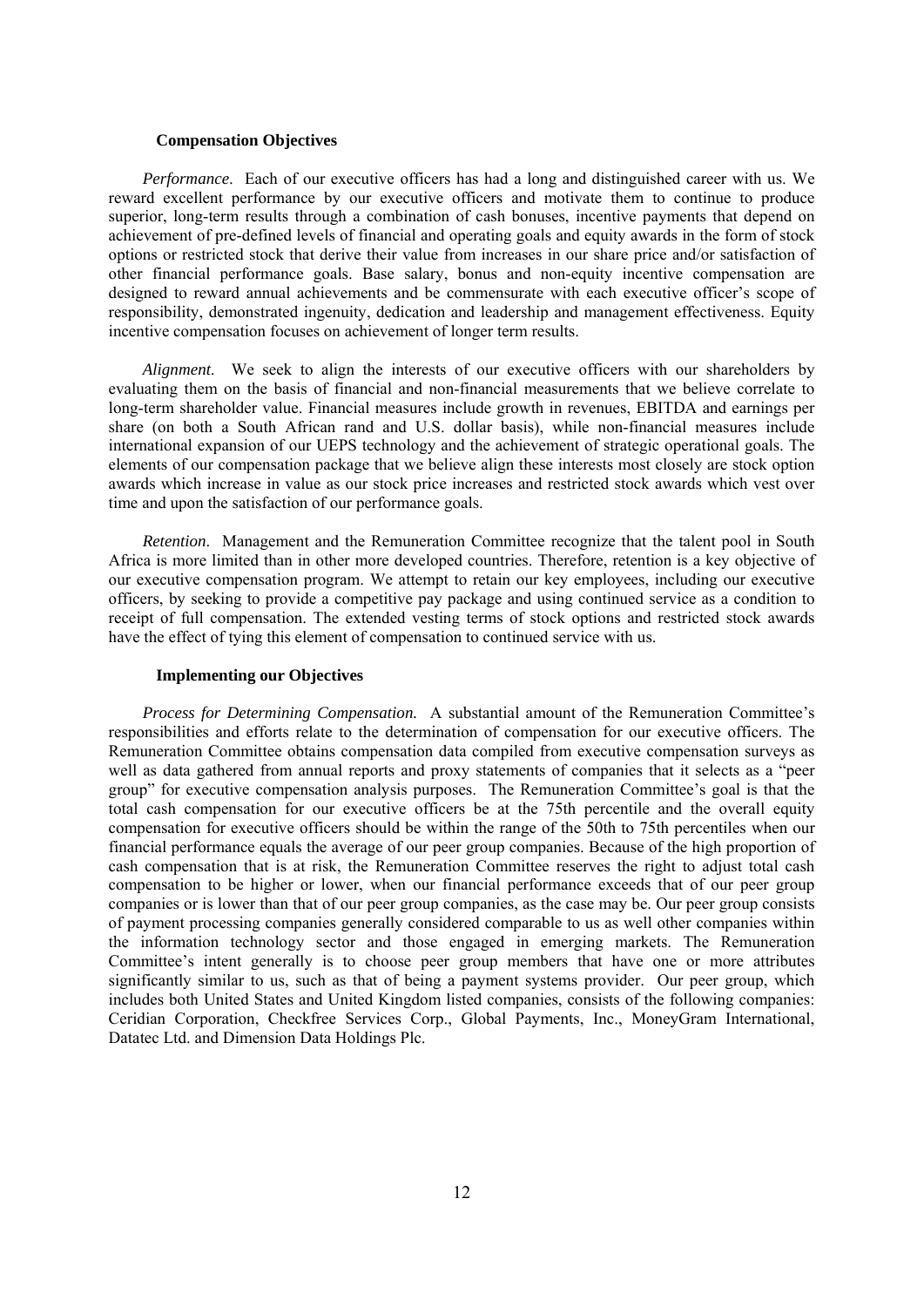The Remuneration Committee's process for determining compensation includes an analysis, for each executive officer, of all elements of compensation. The Remuneration Committee compares these compensation components separately and in total to compensation at the peer group companies. The Remuneration Committee sets the compensation of our Chief Financial Officer based on the total compensation package of our Chief Executive Officer. Specifically, the Remuneration Committee's goal is to set our Chief Financial Officer's compensation at approximately 35-40% of our Chief Executive Officer's total compensation package. Each of our other executive officers' compensation is then set at approximately 50% of the compensation of our Chief Financial Officer. Because the Remuneration Committee considers international comparables in its compensation analysis for both our Chief Executive Officer and Chief Financial Officer, their total compensation packages are denominated in U.S. dollars but paid in South African Rand at the exchange rate in effect at the time of payment. Our other executive officers' compensation packages are also denominated in U.S. dollars and paid in South African Rand at the exchange rate in effect at the time of payment. In the first and second quarters of each year, the Remuneration Committee establishes base salaries and sets the short term variable bonus remuneration targets and payment criteria, as well as how the achievement of such criteria affects the achievement of variable compensation. Following the end of each fiscal year, the Remuneration Committee determines the annual incentive cash payments and bonuses, if any, to be made to each executive officer based on their and our performance during the fiscal year.

Before the Remuneration Committee makes decisions on compensation for the year, it discusses with our Chief Executive Officer each executive officer's performance during the year, his or her accomplishments and specific areas of progress. Our Chief Executive Officer bases his evaluation on his knowledge of each executive officer's performance (with due regard to the operational environment) and targets that have been set for a particular performance period. The executive officers are then evaluated based on their individual performance during the fiscal year. The Chief Executive Officer makes a recommendation to the Remuneration Committee on each executive officer's compensation, except for his own and the Chief Financial Officer's compensation. Executive officers do not propose or seek approval for their own compensation. Our Chief Executive Officer's and Chief Financial Officer's annual performance review is developed by the Remuneration Committee as a whole. For our Chief Executive Officer's and Chief Financial Officer's reviews, formal feedback is received from the independent directors.

The independent directors perform reviews, which are completed and presented to the Chief Executive Officer before the Remuneration Committee determines base salary, bonus and incentive award targets and equity awards. In determining base salary, target bonus amounts and equity awards, the Remuneration Committee reviews our performance as well as individual performance information and our peer group executive compensation data.

The Remuneration Committee also consults with management regarding non-executive officer employee compensation and is responsible for approving all awards under our Amended and Restated 2004 Stock Incentive Plan.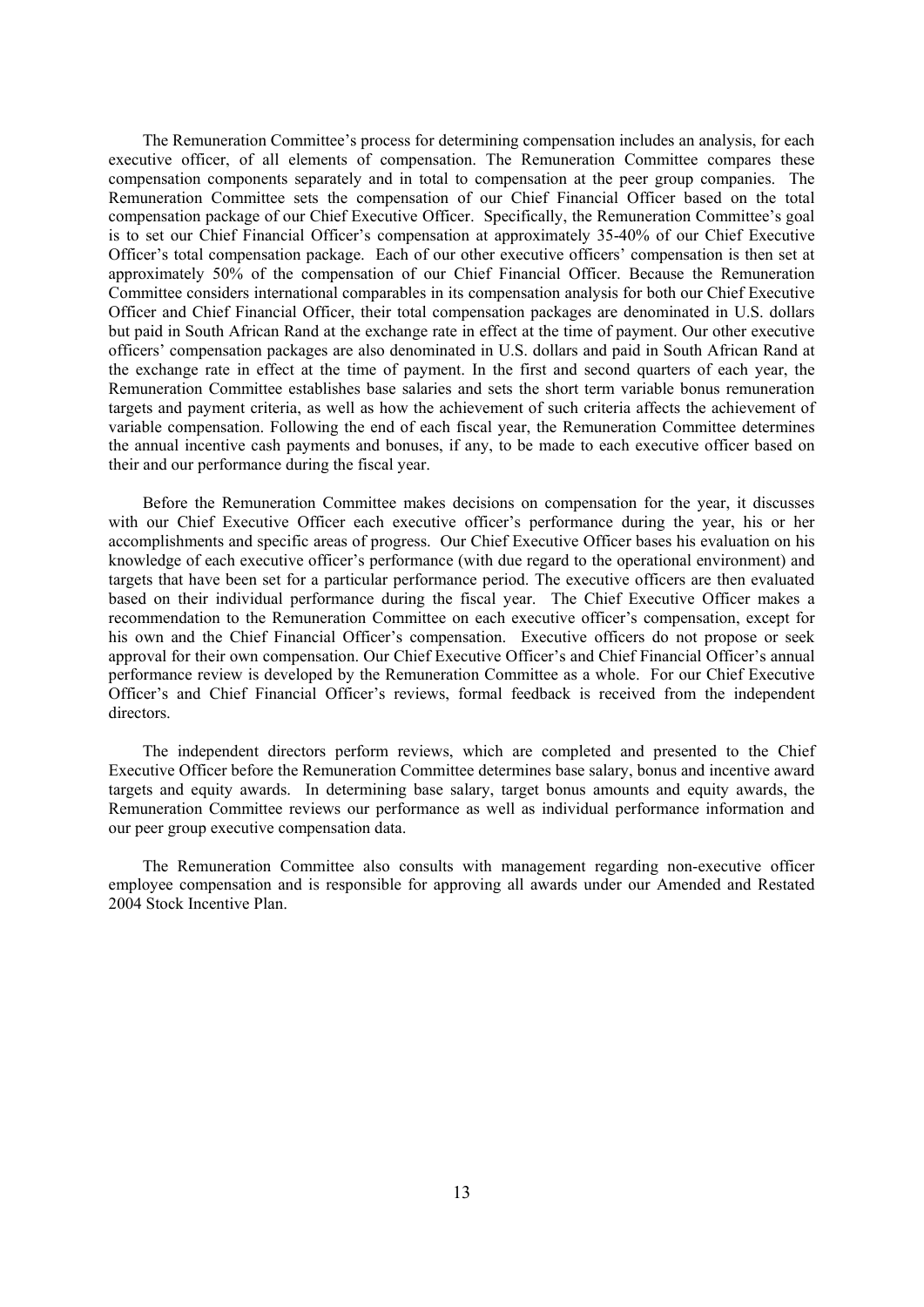*Equity Grant Practices.* We believe that long-term performance is achieved through a culture that encourages such performance by our executive officers through the use of stock and stock-based awards. Accordingly, awards of stock options and restricted stock are a fundamental element in our executive compensation program because they emphasize long-term performance, as measured by creation of shareholder value, and foster a commonality of interest between shareholders and employees. We have granted equity awards primarily through our Amended and Restated 2004 Stock Incentive Plan, which was adopted by our Board of Directors and approved by our shareholders, to permit the grant of stock options and other stock-based awards to our employees, directors and consultants. Options granted under the said plan vest ratably over a period of five years after grant unless otherwise provided in a particular award agreement and have ten-year terms from the date of grant. In determining the size of an equity award to an executive officer, the Remuneration Committee considers the executive's then current total compensation package (which includes salary, potential bonus and cash incentive plan compensation), any previously received equity awards, the value of the grant at the time of award and the number of grants available for executive compensation pursuant to our Amended and Restated 2004 Stock Incentive Plan. As discussed in more detail below under "Elements of 2007 Compensation", the Remuneration Committee has not yet established a regular cycle of equity grants. Since we became a Nasdaq-listed company in August 2005, the Remuneration Committee has approved one grant of options to executive officers and other employees (in August 2006) and one grant of restricted stock to executive officers and other employees (in August 2007).

We adopted FASB Statement No. 123 (revised 2004), *Share-Based Payments* ("FAS 123R") at the beginning in fiscal 2006 and, therefore, record stock-based compensation charges over the vesting term of the equity award. When awarding equity compensation, management and the Remuneration Committee seek to weigh the cost of these grants with their potential benefits as a compensation tool. We believe that combining grants of stock options and restricted stock effectively balances our objective of focusing our employees, including our executive officers, on delivering long-term value to our shareholders, with our objective of providing value to our employees with the equity awards. Stock options have value only to the extent that our stock price on the date of exercise exceeds the stock price on the date of grant, and thus are an effective compensation tool only if the stock price appreciates during the vesting term. In this sense, stock options are a motivational tool. Awards of restricted stock that include financial performance-based vesting over a stated period of time not only serve to encourage retention and motivate our employees for superior performance but also mitigate the effects of share price volatility and changes in the currency exchange rates. Such changes in the currency exchange rates affect our reported results of operations because our functional currency is the South African Rand and we report in U.S. dollars.

*No Employment Agreements*. Our executive officers are employed on an "at will" basis, without employment agreements, severance payment arrangements (except as required by local labor laws), or payment arrangements that would be triggered by a change in control. The absence of such arrangements enables us to terminate the employment of our executive officers with discretion as to the terms of any severance arrangement. This is consistent with our performance-based employment and compensation philosophy. We do have restraint of trade agreements with each of our executive officers. The terms of these agreements provide that upon the termination of the executive's employment, the executive is restricted, for a period of 24 months, from soliciting business from certain customers, working for or holding interests in our competitors or participating in a competitive activity within the territories where we do business.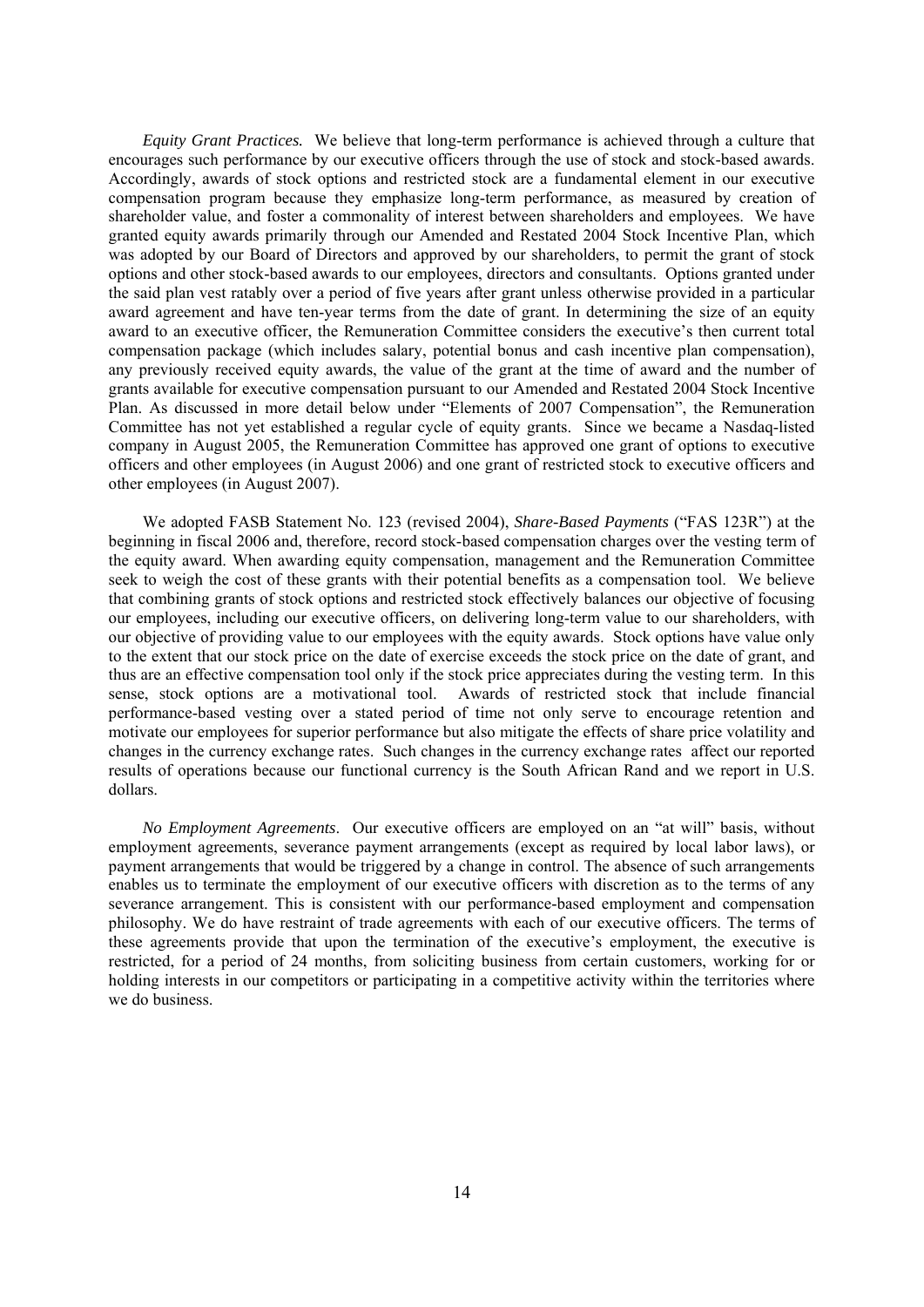*Considerations Regarding Tax Deductibility of Compensation.* Section 162(m) of the U.S. tax code places a limit of \$1 million on the amount of compensation that we may deduct in any one year with respect to each of its executive officers (other than the Chief Financial Officer, to whom these limits do not currently apply). Certain qualified performance-based compensation is not subject to this deduction limit. Our stock option awards under the Amended and Restated 2004 Stock Incentive Plan have been structured with the intention that the compensation the executives will realize when the stock options are exercised will be qualified performance-based compensation not subject to the limitations imposed by Section 162(m). However, to maintain flexibility in compensating our executive officers in a manner designed to promote our various corporate goals, it is not a policy of the Remuneration Committee that all executive compensation must be tax-deductible. For example, the bonuses and non-equity incentive compensation payments made to our executive officers are not qualified performance-based compensation and may be subject to the tax deduction limitations imposed by Section 162(m). Similarly, the restricted stock granted to our executive officers, the vesting of which is conditioned upon satisfaction our performance goals, may be subject to the tax deductibility limitations imposed by Section  $162(m)$ because the Remuneration Committee retained flexibility to adjust the performance goals to reflect extraordinary events. The Remuneration Committee believes that the importance of retaining this flexibility outweighs the benefits of tax deductibility.

*Compensation Consultants.* Neither we nor the Remuneration Committee have any contractual arrangement with any compensation consultant or used the services of any compensation consultant who has a role in determining or recommending the amount or form of executive officer compensation.

### **Elements of 2007 Compensation**

There are four elements that comprised our compensation program in fiscal 2007: (i) base salary; (ii) cash incentive awards for our Chief Executive Officer and Chief Financial Officer; (iii) bonus and (iv) equity incentive awards. In addition, we cover all costs for security guards for our Chief Executive Officer. We did not provide any other type of compensation, retirement, healthcare, or welfare benefits to any of our executive officers.

*Base Salary.* Salaries for fiscal 2007 were set in November 2006 after a review of our peer group companies described above. The 2007 base salaries were set in accordance with the peer group analysis discussed above. However, in January 2007, the Remuneration Committee approved an increase in our Chief Executive Officer's base salary after reviewing compensation data of chief executive officers of comparable companies, including those in our peer group.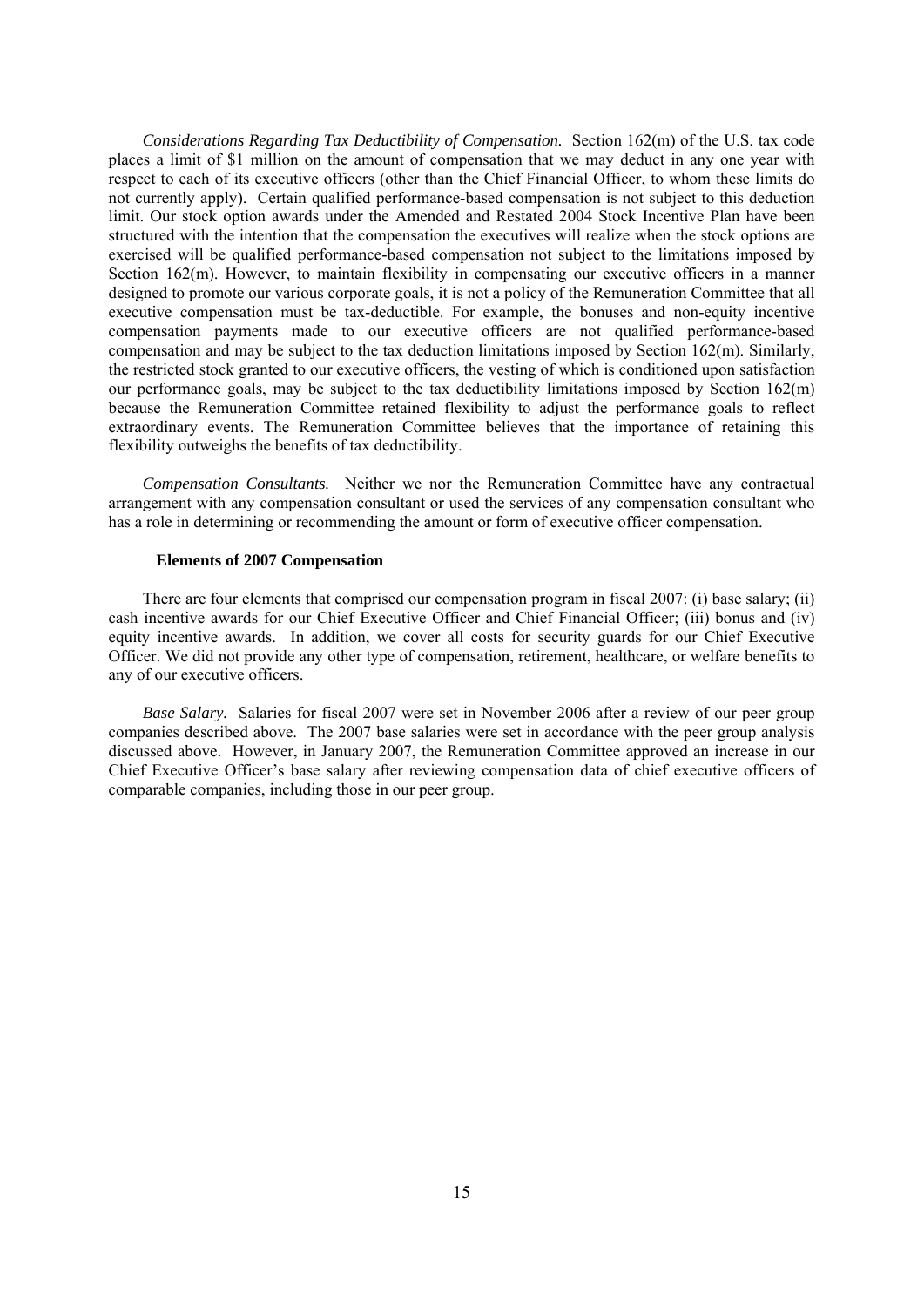*Cash Incentive Awards*. During fiscal 2007, the Remuneration Committee established a cash incentive plan for the Chief Executive Officer and the Chief Financial Officer pursuant to which these officers became eligible to receive a cash incentive payment of up to 100% and 75%, respectively, of their respective annual salaries upon the achievement of certain performance targets with respect to the 2007 fiscal year. In determining the cash incentive awards for the Chief Executive Officer and Chief Financial Officer, the Remuneration Committee set certain separate quantitative and qualitative criteria for each such executive officer. With respect to the Chief Executive Officer, 60% of the cash incentive award was based on pure EPS growth of 20% - 25% (after reversing the stock-based compensation charge, amortization of intangible assets and costs related to an acquisition that we ultimately decided not to pursue) with a weighting between USD and ZAR, respectively, of 60%/40%. The Remuneration Committee determined that 40% of the cash incentive award to be granted to the Chief Executive Officer would be based on the achievement of certain qualitative goals including: (i) achievement of operational milestones, (ii) the successful integration of key staff, (iii) appointment of a chief operating officer and (iv) further international progress. Likewise, with respect to the Chief Financial Officer, 70% of the cash incentive award was based on pure EPS growth of 20% - 25% (after reversing the stock-based compensation charge, amortization of intangible assets and costs related to an acquisition that we ultimately decided not to pursue) with a weighting between USD and ZAR, respectively, of 60%/40%. The Remuneration Committee also determined that 30% of the cash incentive award to be granted to the Chief Financial Officer would be based on the achievement of certain qualitative goals including: (i) integration of Prism Holdings senior accounting staff into our operations, and (ii) the successful performance of such tasks as the Chief Executive Officer may reasonably require of the Chief Financial Officer.

Following the end of fiscal 2007, the Remuneration Committee determined that the quantitative requirements had been satisfied and that the qualitative requirements had been sufficiently achieved by each of the Chief Executive Officer and the Chief Financial Officer to justify full cash incentive awards, which were subsequently paid in September 2007. Aside from our achieving the required EPS growth, the Remuneration Committee also considered certain qualitative achievements in the 2007 fiscal year in its decision to grant the full cash incentive awards to the Chief Executive Officer and the Chief Financial Officer which included (i) advancements in international growth such as the implementation of new UEPS systems, particularly in developing economies outside our current markets in South Africa, (ii) operational efficiencies in South Africa, (iii) guidance and input provided in the SASSA tender response and (iv) time spent by our executives on the acquisition we ultimately decided not to pursue.

The Remuneration Committee has tentatively agreed to similar quantitative requirements for the 2008 fiscal year and is in the process of finalizing the qualitative requirements for the 2008 fiscal year.

*Bonus.* Bonuses may be awarded for accomplishments during the previous fiscal year and are designed to be commensurate with the executive's scope of responsibilities, demonstrated leadership abilities, management experience and effectiveness. Likewise, with respect to the Chief Executive Officer and the Chief Financial Officer, bonuses may be paid for performance based on factors external to the ones considered in determining the payment of the cash incentive awards described above. Bonuses are determined by the Remuneration Committee with advice from management, based upon the Remuneration Committee's assessment of the individual's contributions during the year, compared to, but not limited to, a list of individualized goals previously approved by management and the Remuneration Committee. The goal of this element of compensation focuses on motivating and challenging the executive to achieve superior, longer term, sustained results. The Remuneration Committee did not grant any bonus awards in the 2007 fiscal year to our Chief Executive Officer and Chief Financial Officer as it is of the opinion that the cash incentive awards adequately compensated these executives. Our Vice-President – Sales and Marketing and Vice-President – Information Technology received bonuses as a result of their contributions to our advancements in international growth and development of new innovative products.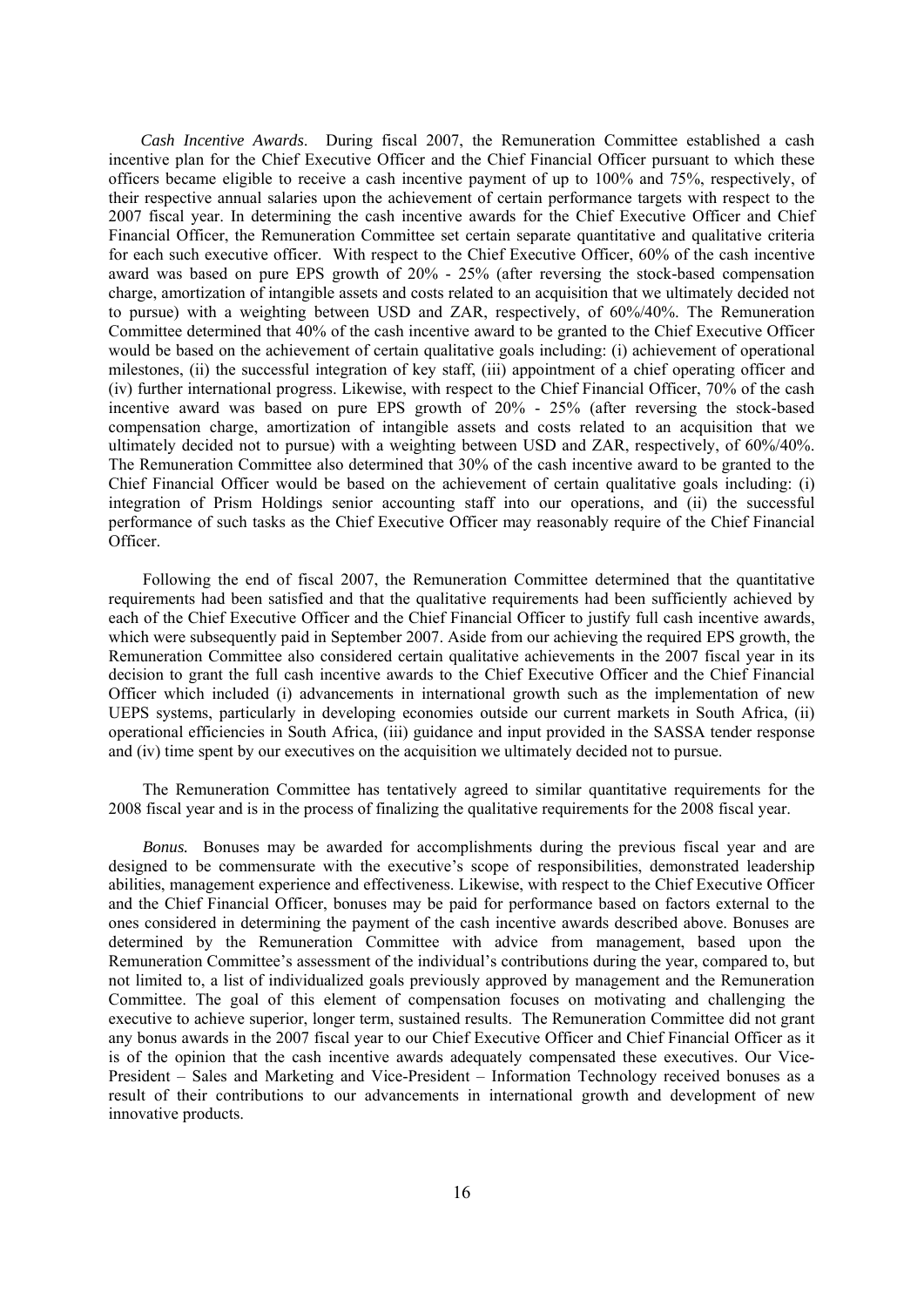*Equity Incentive Awards.* On August 24, 2006, our executive officers were awarded stock options to purchase an aggregate of 160,000 shares of our stock under the Plan in the amounts indicated in the section below entitled "Grants of Plan-Based Awards in 2007 Fiscal Year." In addition, employees who were not executive officers received grants of stock options to purchase 409,120 shares. All of these awards were contingent upon shareholder approval, which was obtained, of an amendment and restatement of our 2004 Stock Incentive Plan, which, among other things, increased the number of shares available for grant thereunder. The August 2006 grants represented the first equity awards granted since June 2004 when we completed the acquisition of Aplitec. After the 2004 grants, there remained no additional shares available for grant under the 2004 Stock Incentive Plan. The August 2006 grants were approved at a regularly scheduled meeting of the Remuneration Committee at which time the Committee also approved an increase in the number of shares available under the 2004 Stock Incentive Plan, subject to shareholder approval.

The stock options granted in August 2006 vest in 20% increments on May 8th of 2007, 2008, 2009, 2010 and 2011, so long as the recipient remains employed with us through the applicable vesting date. In August 2007, the Remuneration Committee approved grants of 591,500 shares of restricted stock (145,000 shares of which were granted to the executive officers). The primary purpose of these grants was to encourage retention and reward our positive financial performance. One-third of the award shares will vest on each of September 1, 2009, 2010 and 2011. Vesting of the award shares is conditioned upon each recipient's continuous service through the applicable vesting date and our achieving the financial performance target set for that vesting date. The vesting provisions of the August 2006 stock option awards and the August 2007 restricted stock awards are described more fully below the Grants of Plan-Based Awards Table on page 19 of this proxy statement.

### **REMUNERATION COMMITTEE REPORT**

### **For the Year Ended June 30, 2007**

The Remuneration Committee, which comprises all the independent directors, has reviewed and discussed the "Compensation Discussion and Analysis" section of this proxy statement with management, including the Chief Executive Officer, Dr. Serge C.P. Belamant, and the Chief Financial Officer, Herman G. Kotzé. Based on this review and discussion, the Remuneration Committee recommended to our Board of Directors that the "Compensation Discussion and Analysis" section be included in our Annual Report on Form 10-K and this proxy statement.

### **Remuneration Committee**

Alasdair J.K. Pein Christopher Stefan Seabrooke Antony Charles Ball Paul Edwards Florian P. Wendelstadt

The following narrative, tables and footnotes describe the "total compensation" earned during fiscal 2007 by our executive officers. The total compensation presented below in the Summary Compensation Table does not reflect the actual compensation received by our executive officers in fiscal 2007 or the target compensation of our executive officers in fiscal 2007. The actual value realized by our executive officers in fiscal 2007 from long-term equity incentives (options and restricted stock) is presented in the Options Exercised and Stock Vested Table on page 22 of this proxy statement. Target annual incentive awards for fiscal 2007 are presented in the Grants of Plan-Based Awards table on page 19 of this proxy statement. The amounts reflected in the Summary Compensation Table for stock awards and option awards are the non-cash expense recognized by us for financial statement reporting purposes with respect to fiscal 2007 for all such awards, including those granted in prior fiscal years, in accordance with FAS 123R.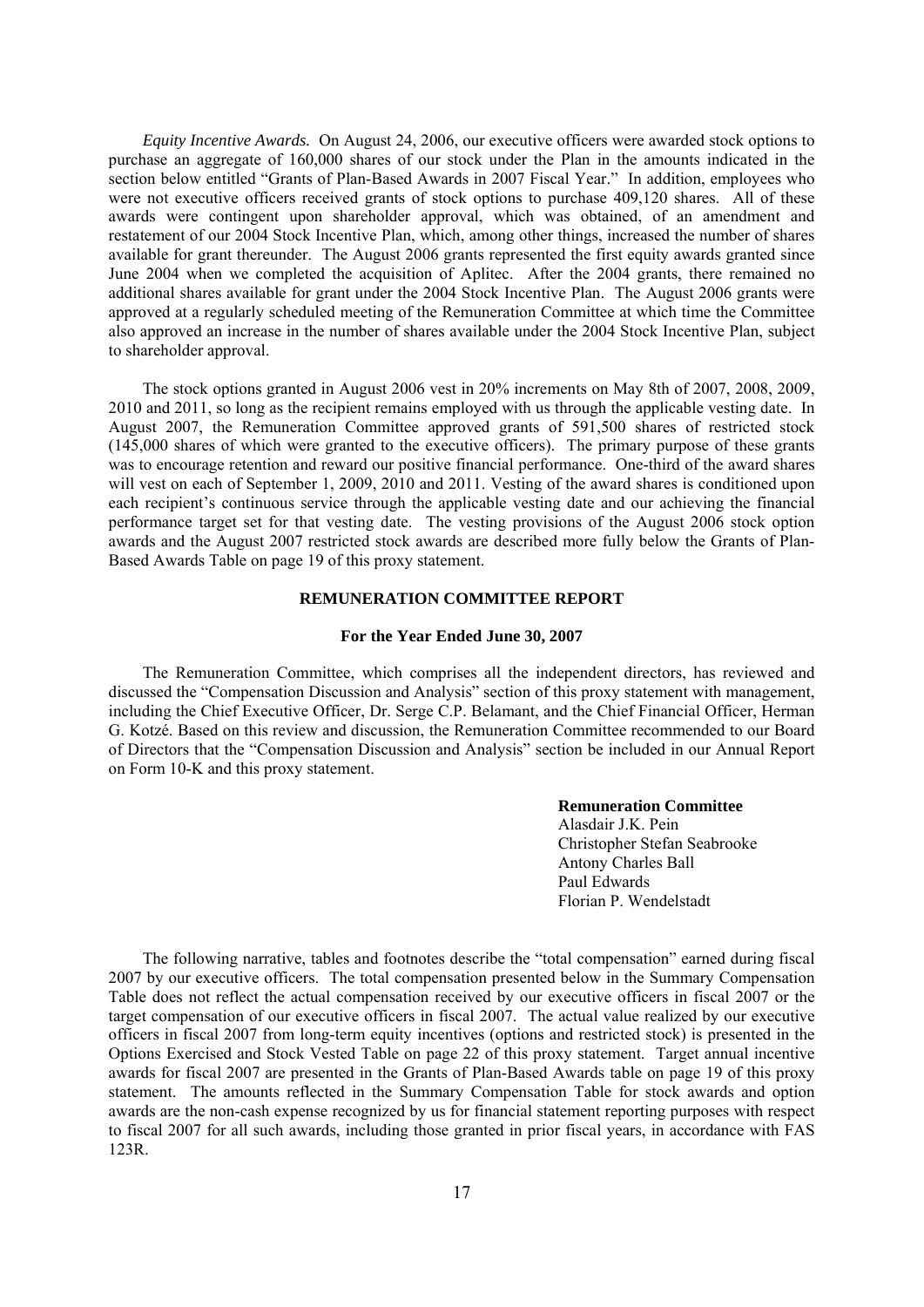### **SUMMARY COMPENSATION TABLE (1)**

The following table sets forth the compensation earned by our Chief Executive Officer, our Chief Financial Officer and our two other executive officers for services rendered during the 2007 fiscal year.

| Name and<br><b>Principal Position</b>                                                    | <b>Salary</b><br>$(\$'000)$<br>(2) | <b>Bonus</b><br>$(\$'000)$<br>(3) | Option<br>Awards<br>$(\$'000)$<br>(4) | Non-<br><b>Equity</b><br><b>Incentive</b><br><b>Plan</b><br>Compen-<br>sation<br>$(\$'000)$<br>(3) | All<br><b>Other</b><br>Compen-<br>sation<br>$(\$'000)$<br>(5) | <b>Total</b><br>(\$'000) |
|------------------------------------------------------------------------------------------|------------------------------------|-----------------------------------|---------------------------------------|----------------------------------------------------------------------------------------------------|---------------------------------------------------------------|--------------------------|
| Dr. Serge Belamant,<br>Chief<br>Executive Officer, Chairman of<br>the Board and Director | 725                                |                                   | 79                                    | 725                                                                                                | 39                                                            | 1,568                    |
| Herman Kotzé, Chief Financial<br>Officer and Director                                    | 350                                |                                   | 35                                    | 263                                                                                                |                                                               | 648                      |
| Brenda Stewart, Vice-President<br>- Sales and Marketing                                  | 260                                | 65                                | 25                                    |                                                                                                    |                                                               | 350                      |
| Nitin Soma, Vice-President<br>- Information Technology                                   | 230                                | 58                                | 20                                    |                                                                                                    |                                                               | 308                      |

(1) Includes only those columns relating to compensation awarded to, earned by, or paid to the executive officers in fiscal 2007. All other columns have been omitted.

(2) The applicable amount for each executive officer is denominated in USD and paid in ZAR at the exchange rate in effect at the time of payment.

(3) Bonus and non-equity incentive plan compensation represent amounts earned for the fiscal year ended June 30, 2007 and paid in September 2007. The amounts for each executive officer are denominated in USD, however, 50% of the bonus and non-equity incentive plan is paid in USD and the remaining 50% is paid in ZAR at the exchange rate in effect at the time of payment.

(4) Represents actual stock-based compensation charge related to stock options granted under the Amended and Restated 2004 Net 1 UEPS Technologies, Inc. Stock Incentive Plan on August 24, 2006 to the executive officers. The amounts are valued based on the grant date fair value of the award determined under FAS 123R. See note 14 to the Consolidated Financial Statements included in our Annual Report on Form 10-K for the year ended June 30, 2007 for the relevant assumptions used in calculating grant date fair value under FAS 123R. For further information on these awards, see the Grants of Plan-Based Awards Table on page 19 of this proxy statement.

(5) Represents costs for security guards which is paid in South African Rand.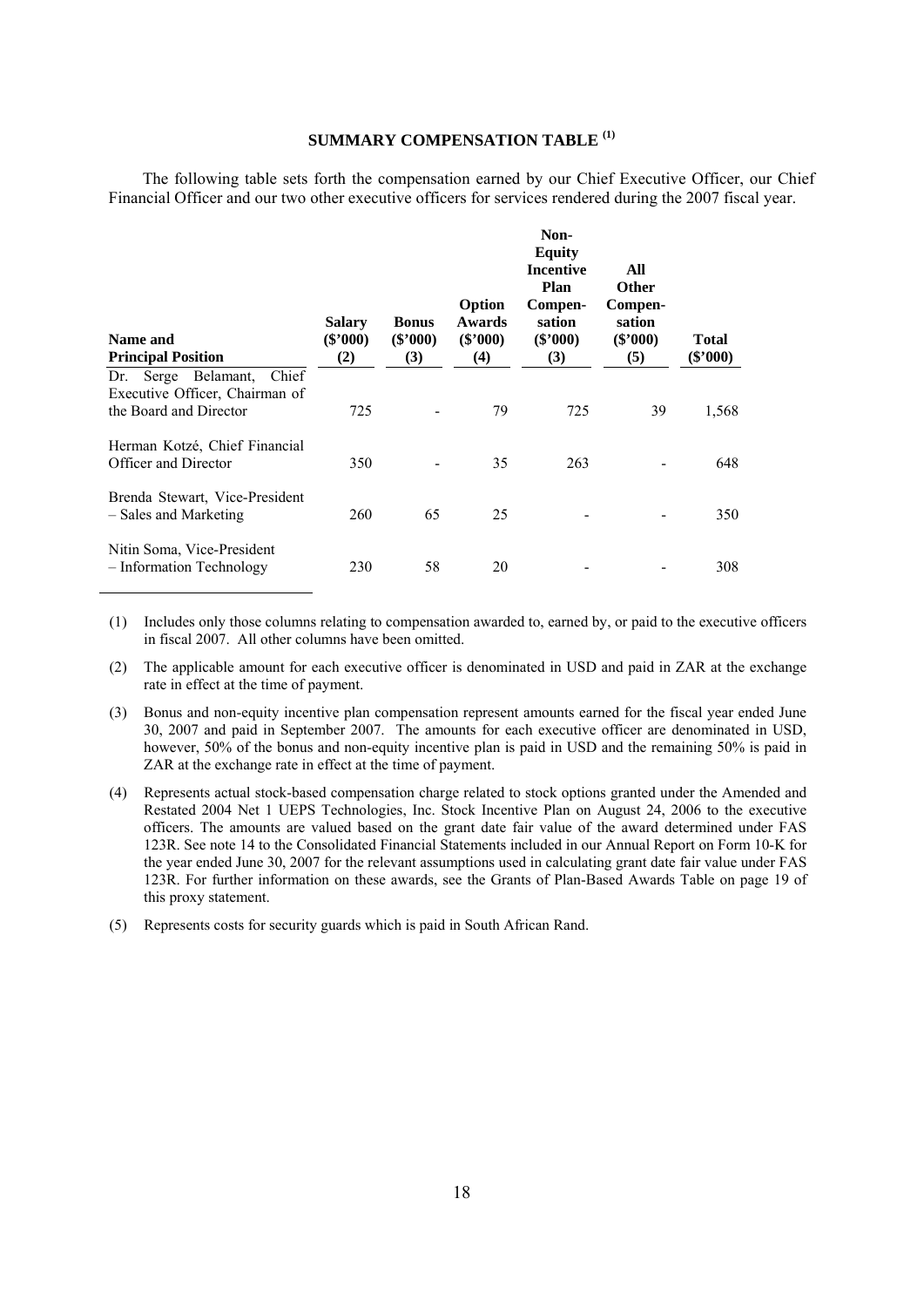### **GRANTS OF PLAN-BASED AWARDS**

The following table provides information concerning awards under our Amended and Restated 2004 Stock Incentive Plan and non-equity incentive awards granted during fiscal 2007 to each of our executive officers.

|                   |                        | <b>Estimated Future</b><br><b>Payouts</b><br><b>Under Non-Equity</b><br><b>Incentive</b><br><b>Plan Awards</b> |                             |                            |                              | <b>Estimated Future</b><br><b>Payouts</b><br><b>Under Equity</b><br><b>Incentive Plan</b><br>Awards |                                   | <b>All Other</b>                                                              | All Other<br>Option                                                            |                                                                      | Grant<br>Date<br>Fair<br><b>Value</b><br>of                  |                                                            |
|-------------------|------------------------|----------------------------------------------------------------------------------------------------------------|-----------------------------|----------------------------|------------------------------|-----------------------------------------------------------------------------------------------------|-----------------------------------|-------------------------------------------------------------------------------|--------------------------------------------------------------------------------|----------------------------------------------------------------------|--------------------------------------------------------------|------------------------------------------------------------|
| Name              | Grant<br>date(1)       | Thres-<br>hold<br>$(\$'000)$                                                                                   | <b>Target</b><br>$(\$'000)$ | Maxi-<br>mum<br>$(\$'000)$ | Thres-<br>hold<br>$(\$'000)$ | <b>Target</b><br>$(\$'000)$                                                                         | <b>Maxi-</b><br>mum<br>$(\$'000)$ | <b>Stock</b><br>Awards:<br><b>Number</b><br>of Shares<br>of Stock<br>or Units | Awards:<br>Number of<br><b>Securities</b><br>Under-<br>lying<br><b>Options</b> | <b>Exercise</b><br>or Base<br>Price of<br>Option<br>Awards<br>(S/Sh) | <b>Stock</b><br>and<br>Option<br>Awards<br>$(\$'000)$<br>(4) | <b>Market</b><br><b>Close</b><br>Price<br>$(\$/Sh)$<br>(5) |
| Dr. Serge         |                        |                                                                                                                |                             |                            |                              |                                                                                                     |                                   |                                                                               |                                                                                |                                                                      |                                                              |                                                            |
| Belamant<br>(2)   | 8/24/2006<br>2/07/2007 | n/a<br>290                                                                                                     | n/a<br>725                  | n/a<br>725                 | n/a<br>n/a                   | n/a<br>n/a                                                                                          | n/a<br>n/a                        | n/a                                                                           | 80,000<br>n/a                                                                  | \$22.51<br>n/a                                                       | 438<br>n/a                                                   | 24.15<br>n/a                                               |
| Herman            |                        |                                                                                                                |                             |                            |                              |                                                                                                     |                                   |                                                                               |                                                                                |                                                                      |                                                              |                                                            |
| Kotzé             | 8/24/2006              | n/a                                                                                                            | n/a                         | n/a                        | n/a                          | n/a                                                                                                 | n/a                               |                                                                               | 35,000                                                                         | \$22.51                                                              | 192                                                          | 24.15                                                      |
| (3)               | 2/07/2007              | 79                                                                                                             | 263                         | 263                        | n/a                          | n/a                                                                                                 | n/a                               | n/a                                                                           | n/a                                                                            | n/a                                                                  | n/a                                                          | n/a                                                        |
| Brenda<br>Stewart | 8/24/2006              | n/a                                                                                                            | n/a                         | n/a                        | n/a                          | n/a                                                                                                 | n/a                               | ۰                                                                             | 25,000                                                                         | \$22.51                                                              | 137                                                          | 24.15                                                      |
| Nitin<br>Soma     | 8/24/2006              | n/a                                                                                                            | n/a                         | n/a                        | n/a                          | n/a                                                                                                 | n/a                               |                                                                               | 20,000                                                                         | \$22.51                                                              | 110                                                          | 24.15                                                      |

- (1) All the options reflected in this table were granted on August 24, 2006, but were subject to shareholder approval of the amendment and restatement of the 2004 Stock Incentive Plan, which increased the number of shares available for grant under the Plan. Shareholder approval was obtained at our annual meeting of shareholders held on December 1, 2006.
- (2) The Remuneration Committee approved a cash incentive plan providing for a payment of 100% of annual base salary, or \$725,000, if the following quantitative and qualitative requirements were met by Dr. Belamant during our fiscal 2007 year:
	- Quantitative: 60% of the cash incentive award based on pure EPS growth of 20% 25% (after reversing the stock-based compensation charge, amortization of intangible assets and costs related to an acquisition that we ultimately decided not to pursue) with a weighting between USD and ZAR, respectively, being 60%/40%.
	- Qualitative: 40% of the cash incentive award was awarded at the discretion of the Remuneration Committee having regard to the following:
		- achievement of operational milestones;
		- integration of key staff;
		- appointment of a chief operating officer; and
		- further international progress.

The achievement of the qualitative requirement only represents the minimum amount payable (Threshold \$'000) for a certain level of performance. Our Remuneration Committee determined that Dr. Belamant satisfied the quantitative requirements and that the qualitative requirements had been sufficiently achieved to justify his full cash incentive award which was paid in September 2007.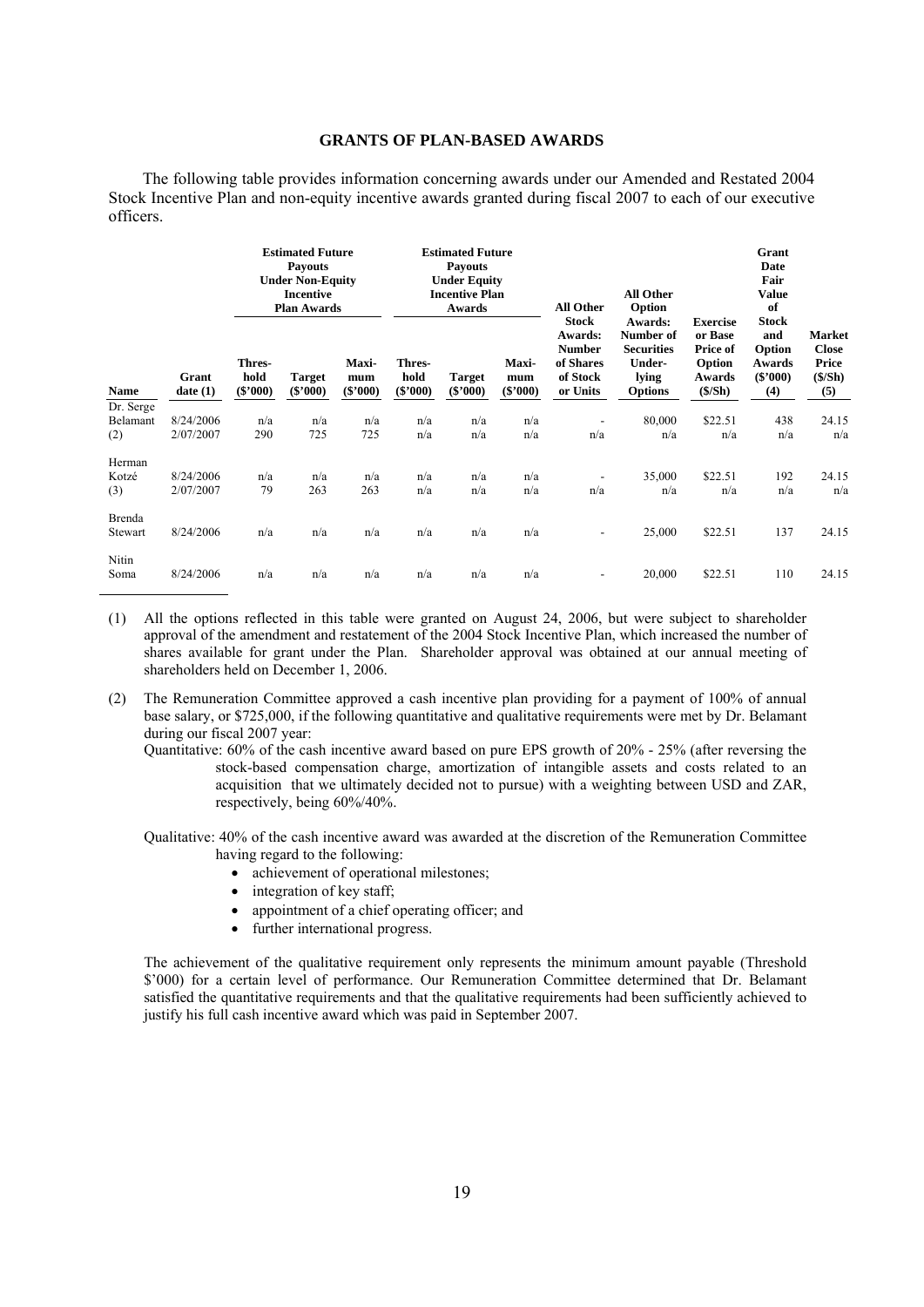- (3) The Remuneration Committee approved a cash incentive plan providing for a payment of 75% of base annual salary, or \$350,000, if the following quantitative and qualitative requirements were met by Mr. Kotzé during our fiscal 2007 year:
	- Quantitative: 70% of the cash incentive award based on pure EPS growth of 20% 25% (after reversing the stock-based compensation charge, amortization of intangible assets and costs related to an acquisition that we ultimately decided not to pursue) with a weighting between USD and ZAR, respectively, being 60%/40%.
	- Qualitative: 30% of the cash incentive award was awarded at the discretion of the Remuneration Committee having regard to the following:
		- integration of Prism senior accounting into our operations; and
		- performance of such tasks as Dr. Belamant may reasonably require.

The achievement of the qualitative requirement only represents the minimum amount payable (Threshold \$'000) for a certain level of performance. Our Remuneration Committee determined that Mr. Kotzé met all quantitative and qualitative requirements and his full cash incentive award was paid in September 2007.

- (4) Represents the grant date fair value of stock options granted on August 24, 2006 computed in accordance with FAS 123R.
- (5) The exercise price of these option awards differs from the closing market price on the date of grant. The exercise price was determined based on the average of the high and low price of our common stock on the date of grant.

The stock options granted in August 2006 have a ten-year term and vest in 20% increments on May 8th of 2007, 2008, 2009, 2010 and 2011, so long as the recipient remains employed with us through the applicable vesting date. In determining the vesting dates of equity-based awards granted in 2006, the Remuneration Committee was mindful of current South African tax law, which applies to substantially all of our employees, and which subjects employees to taxation when their options become exercisable, regardless of whether the options have been exercised. Therefore, the Remuneration Committee believes that it is important to provide employees, especially non-executive officer employees, with the ability to exercise their options and sell the underlying shares shortly after vesting in order to provide the employees with cash to pay their income taxes. However, since most non-executive officer employees do not as a practical matter have access to brokers who can assist them in a sale of their shares, the Remuneration Committee believes that it would be beneficial for employees if we were to facilitate annual block trades of shares acquired upon exercise. Thus, the Remuneration Committee selected May 8 as the annual vesting date because it was anticipated to be several days after release of our third quarter earnings report and therefore, sales of shares at or about that time would not be subject to restrictions on trading under our insider trading policy.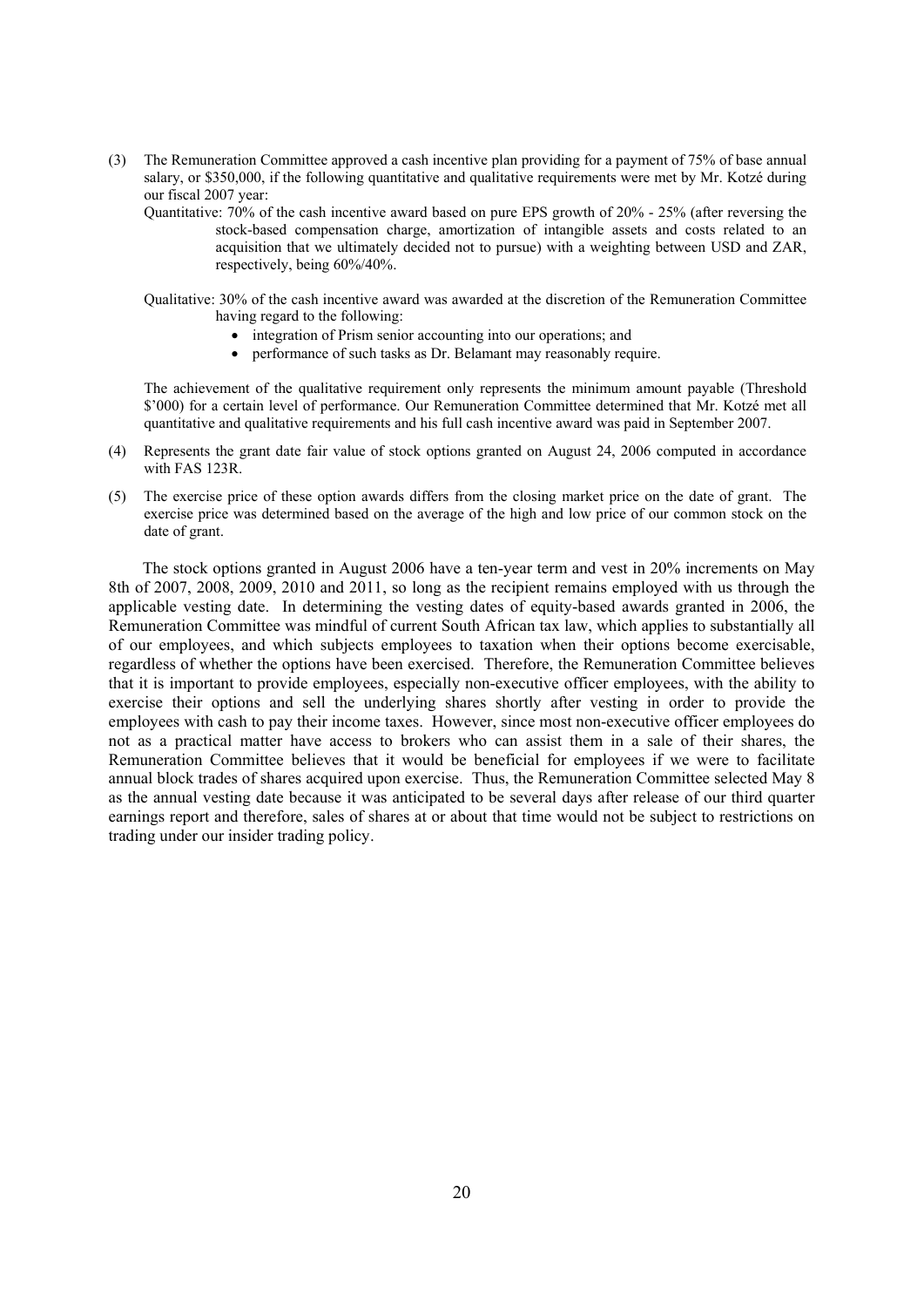In August 2007, the Remuneration Committee approved grants of 591,500 shares of restricted stock (145,000 shares of which were granted to the executive officers). The primary purpose of these grants was to encourage retention and reward our positive financial performance. One-third of the award shares will vest on each of September 1, 2009, 2010 and 2011. Vesting of the award shares is conditional upon each recipient's continuous service through the applicable vesting date and our achieving the financial performance target set for that vesting date. Specifically, the financial performance targets were set based on a 20% increase, compounded annually, in fundamental earnings per share (diluted) (expressed in South African rand) above the fundamental EPS for the fiscal year ended June 30, 2007; provided, however, that in the case of Dr. Belamant and Mr. Kotzé, the annual required increase is 25% rather than 20%. For this purpose, fundamental EPS are calculated by adjusting GAAP earnings per share (diluted) (as reflected in our audited consolidated financial statements) to exclude the effects related to the amortization of intangible assets, stock-based compensation charges, one-time, large, unusual expenses as determined in the discretion of the Remuneration Committee, and assuming a constant tax rate of 30%. If the fundamental EPS for the specified fiscal year does not equal or exceed the fundamental EPS target for such year, no award shares will vest or become nonforfeitable on the corresponding vesting date. Any award shares that do not vest and become nonforfeitable because the fundamental EPS target is not met for the specified fiscal year remain outstanding and are available to vest and become nonforfeitable as of a subsequent vesting date if the fundamental EPS target for a subsequent fiscal year is met; provided that the recipient's service continues through such subsequent vesting date. Any outstanding award shares that have not vested and become nonforfeitable as of September 1, 2011, will be forfeited by the recipient on September 1, 2011 and transferred to us for no consideration.

The fundamental EPS targets will be proportionately adjusted by the Remuneration Committee for any stock split, reverse stock split, stock dividend, share combination, recapitalization or similar event effected subsequent to the date of grant. The Remuneration Committee, in its sole discretion, may adjust the targets as it considers in good faith to be appropriate to reflect "extraordinary items" including, without limitation, the charges or costs associated with our restructuring, discontinued operations, other unusual or nonrecurring items, and the cumulative effects of accounting changes.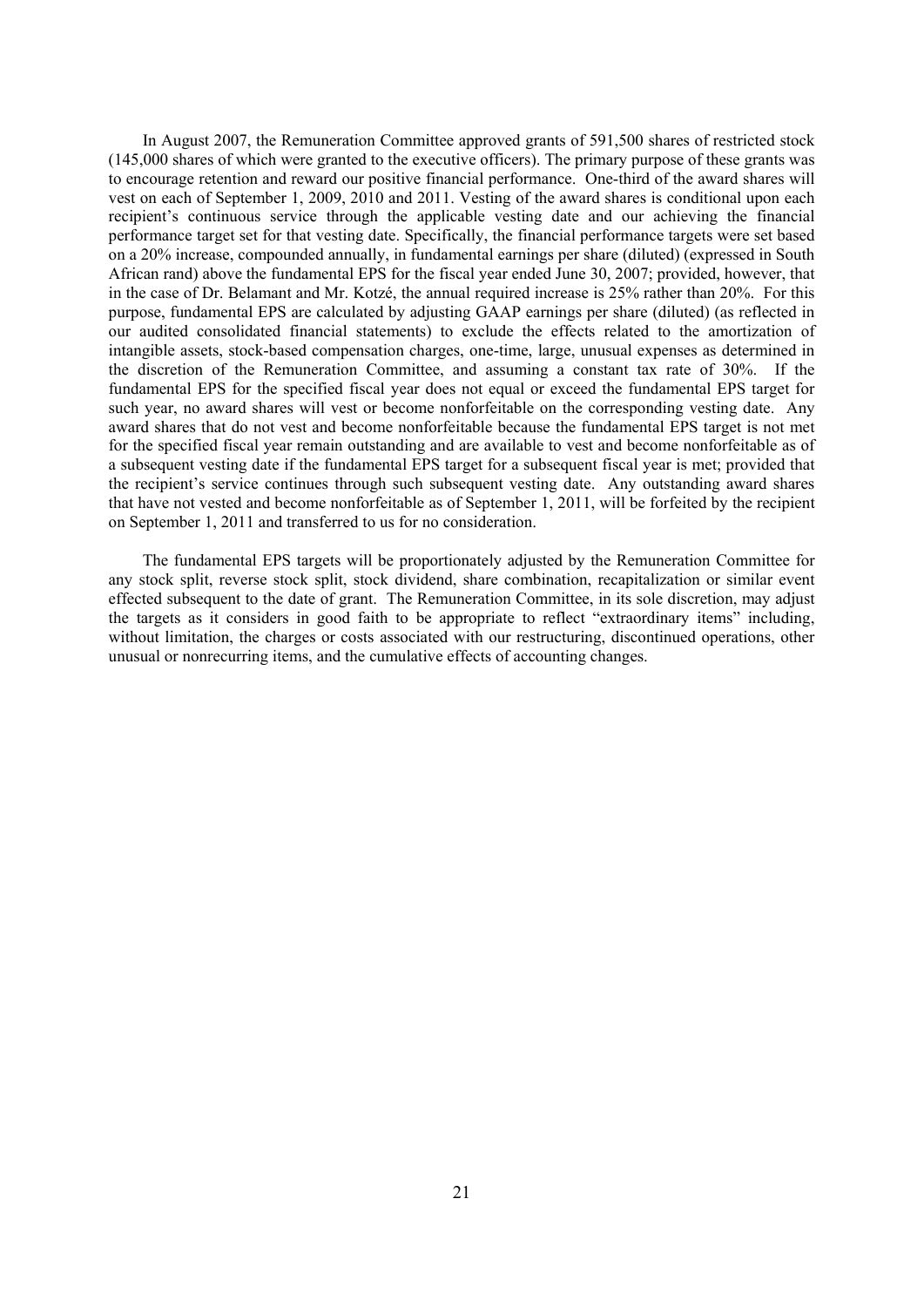### **OUTSTANDING EQUITY AWARDS AT 2007 FISCAL YEAR-END**

The following table shows all outstanding equity awards held by our named executive officers at the end of fiscal 2007. The market value of unvested shares reflected in this table is calculated by multiplying the number of unvested shares by the closing price of US\$24.15 of our common stock on June 29, 2007, the last trading day of the fiscal year.

| <b>Name</b>           | Number of<br><b>Securities</b><br>Underlying<br><b>Unexer-</b><br>cised<br>Options $(\#)$<br><b>Exercisable</b><br>(1) | <b>Number</b><br>of<br><b>Securities</b><br><b>Under-</b><br>lying<br>Unexer-<br>cised<br><b>Options</b><br>#)<br>Unexercisable | <b>Equity</b><br><b>Incentive</b><br>Plan<br>Awards:<br>Number of<br><b>Securities</b><br><b>Underlying</b><br>Unexer-<br>cised<br><b>Unearned</b><br>Options $(\#)$ | Option<br><b>Exercise</b><br><b>Price</b><br>\$) | Option<br><b>Expiration</b><br>Date | <b>Number</b><br>of Shares<br>or Units<br>of Stock<br><b>That</b><br><b>Have Not</b><br><b>Vested</b> | <b>Market</b><br><b>Value of</b><br><b>Shares or</b><br><b>Units of</b><br><b>Stock</b><br><b>That</b><br><b>Have Not</b><br><b>Vested</b><br>$(\$'000)$ |
|-----------------------|------------------------------------------------------------------------------------------------------------------------|---------------------------------------------------------------------------------------------------------------------------------|----------------------------------------------------------------------------------------------------------------------------------------------------------------------|--------------------------------------------------|-------------------------------------|-------------------------------------------------------------------------------------------------------|----------------------------------------------------------------------------------------------------------------------------------------------------------|
| Dr. Serge             |                                                                                                                        |                                                                                                                                 |                                                                                                                                                                      |                                                  |                                     |                                                                                                       |                                                                                                                                                          |
| Belamant              | 16,666                                                                                                                 | 16,670                                                                                                                          | n/a                                                                                                                                                                  | \$3.00                                           | 6/7/2014                            | 16,670                                                                                                | 403                                                                                                                                                      |
|                       | 16,000                                                                                                                 | 64,000                                                                                                                          | n/a                                                                                                                                                                  | \$22.51                                          | 8/24/2016                           | 64,000                                                                                                | 1,546                                                                                                                                                    |
| Herman Kotzé          | 16,666                                                                                                                 | 16,670                                                                                                                          | n/a                                                                                                                                                                  | \$3.00                                           | 6/7/2014                            | 16,670                                                                                                | 403                                                                                                                                                      |
|                       | 7,000                                                                                                                  | 28,000                                                                                                                          | n/a                                                                                                                                                                  | \$22.51                                          | 8/24/2016                           | 28,000                                                                                                | 676                                                                                                                                                      |
| <b>Brenda Stewart</b> | 16,666                                                                                                                 | 16,670                                                                                                                          | n/a                                                                                                                                                                  | \$3.00                                           | 6/7/2014                            | 16,670                                                                                                | 403                                                                                                                                                      |
|                       | 5,000                                                                                                                  | 20,000                                                                                                                          | n/a                                                                                                                                                                  | \$22.51                                          | 8/24/2016                           | 20,000                                                                                                | 483                                                                                                                                                      |
| Nitin Soma            | 16,666                                                                                                                 | 16,670                                                                                                                          | n/a                                                                                                                                                                  | \$3.00                                           | 6/7/2014                            | 16,670                                                                                                | 403                                                                                                                                                      |
|                       | 4,000                                                                                                                  | 16,000                                                                                                                          | n/a                                                                                                                                                                  | \$22.51                                          | 8/24/2016                           | 16,000                                                                                                | 386                                                                                                                                                      |

(1) The remaining \$3.00 options vest on June 7, 2008 and the remaining \$22.51 options vest in 20% increments on May 8, 2008, 2009, 2010 and 2011, respectively.

### **OPTIONS EXERCISED AND STOCK VESTED**

The following table shows all stock options exercised and value realized upon exercise, and all stock awards vested and value realized upon vesting, by the named executive officers during fiscal 2007.

|                    | <b>Stock options</b>                                                    | <b>Stock awards</b>                                       |                                                                             |                                                      |  |
|--------------------|-------------------------------------------------------------------------|-----------------------------------------------------------|-----------------------------------------------------------------------------|------------------------------------------------------|--|
| <b>Name</b>        | <b>Number of Shares</b><br><b>Acquired on</b><br><b>Exercise</b><br>(#) | <b>Value</b><br><b>Realized on</b><br>Exercise $(\$'000)$ | <b>Number of Shares</b><br><b>Acquired on</b><br><b>Vesting</b><br>$^{(#)}$ | <b>Value</b><br><b>Realized on</b><br>Vesting $(\$)$ |  |
| Dr. Serge Belamant | -                                                                       |                                                           | n/a                                                                         | n/a                                                  |  |
| Herman Kotzé       |                                                                         |                                                           | n/a                                                                         | n/a                                                  |  |
| Brenda Stewart     | -                                                                       | $\qquad \qquad \blacksquare$                              | n/a                                                                         | n/a                                                  |  |
| Nitin Soma         | 16,666                                                                  | 339                                                       | n/a                                                                         | n/a                                                  |  |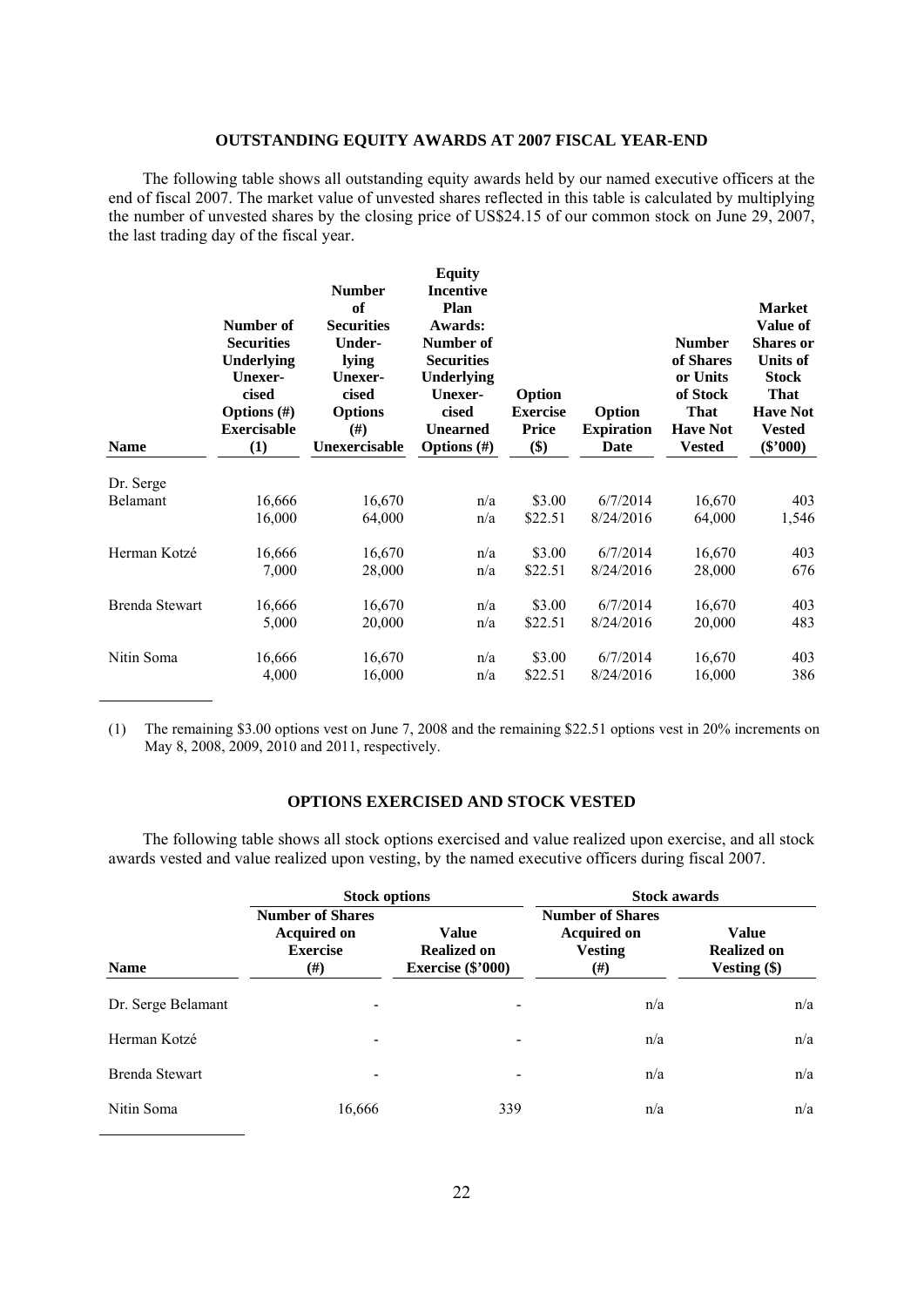#### **POTENTIAL PAYMENTS UPON TERMINATION OR CHANGE-IN-CONTROL**

As described above under "Compensation Discussion and Analysis", we do not have employment, severance or change of control agreements with our employees, including the executive officers. Accordingly, there would be no compensation, other than that prescribed by local labor laws in the case of unfair dismissal or retrenchment, that would become payable under the existing plans and arrangements if the employment of any of our executive officers had terminated on June 30, 2007. We do not have any on-going obligation to provide post-termination benefits to our employees after termination of employment.

### **CERTAIN RELATIONSHIPS AND RELATED TRANSACTIONS**

### **Review and Approval of Related Person Transactions**

We review all relationships and transactions in which we and our directors and executive officers or their immediate family members are participants to determine whether such persons have a direct or indirect material interest. Our management is primarily responsible for the development and implementation of processes and controls to obtain information from the directors and executive officers with respect to related person transactions and for then determining, based on the facts and circumstances, whether we or a related person has a direct or indirect material interest in the transaction. As required under SEC rules, transactions that are determined to be directly or indirectly material to us or a related person are disclosed in our proxy statement. In addition, our Audit Committee reviews and approves or ratifies any related person transaction that is required to be disclosed. In the course of its review and approval or ratification of a disclosable related party transaction, our Audit Committee considers:

- the nature of the related person's interest in the transaction;
- the material terms of the transaction, including, without limitation, the amount and type of transaction;
- the importance of the transaction to the related person:
- the importance of the transaction to us;
- whether the transaction would impair the judgment of a director or executive officer to act in our best interest; and
- any other matters the committee deems appropriate.

Any member of the Audit Committee who is a related person with respect to a transaction under review may not participate in the deliberations or vote respecting approval or ratification of the transaction, provided, however, that such director may be counted in determining the presence of a quorum at a meeting of the committee that considers the transaction.

#### **Related Party Transactions**

Pursuant to the common stock purchase agreement, dated January 30, 2004, between us and SAPEF, SAPEF is entitled to designate three nominees to our Board. SAPEF has informally agreed to reduce the number of its designated nominees from three to two due to the recent reduction in the number of our shares that SAPEF holds. Messrs. Ball and Pein currently serve on our Board as SAPEF's designees.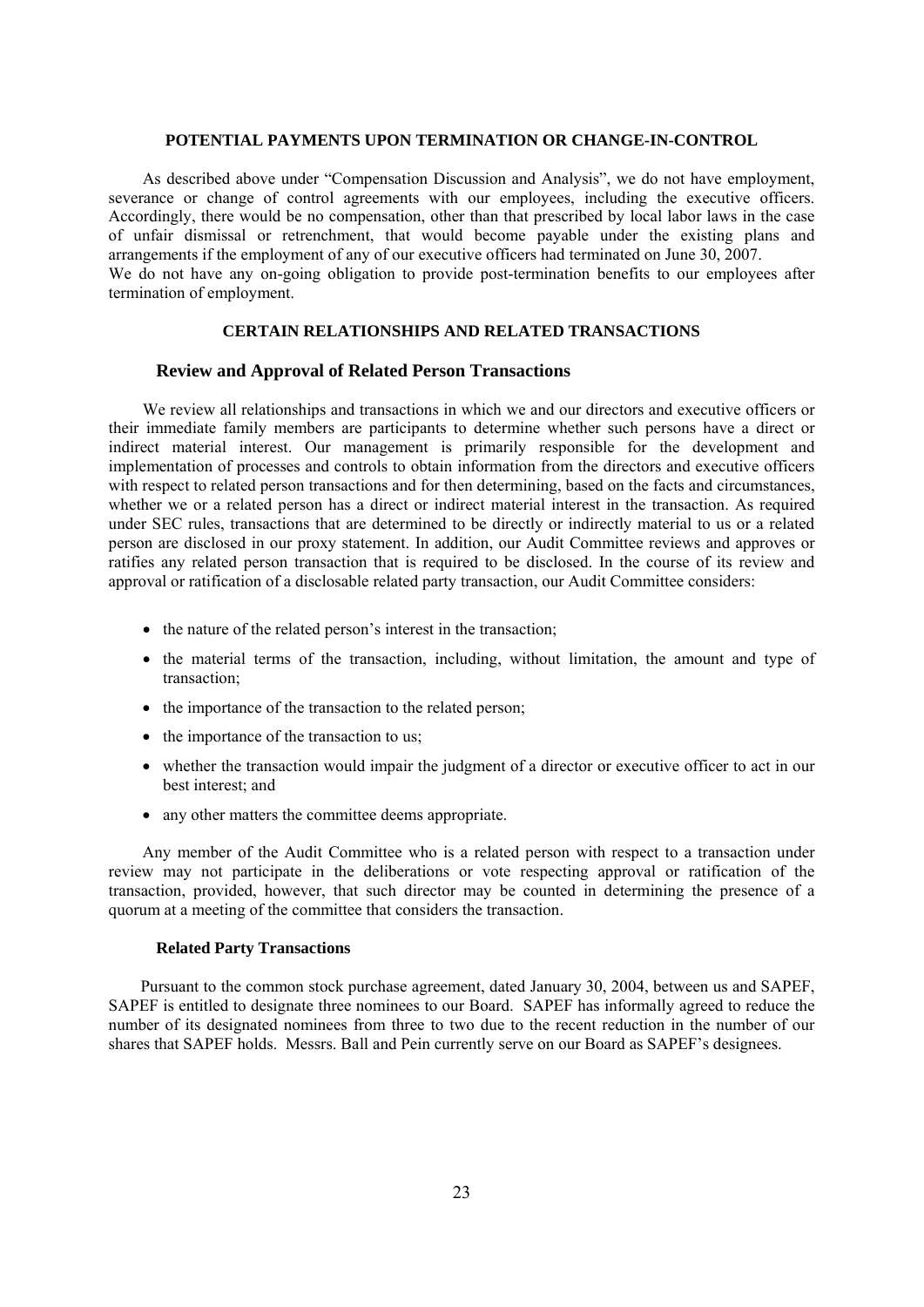Pursuant to the stock purchase agreement, dated July 18, 2005, among the investment entities affiliated with GA, us and certain other parties, GA is entitled to designate one nominee to our Board. This designee is currently Mr. Wendelstadt. In addition, pursuant to the stock purchase agreement, we granted rights, under certain circumstances and subject to certain limitations, with respect to the registration of our shares held by investment entities affiliated with GA.

We are currently negotiating a registration rights agreement with SAPEF and GA.

### **AUDIT AND NON-AUDIT FEES**

The following table shows the fees that we paid or accrued for the audit and other services provided by Deloitte for the years ended June 30, 2007 and 2006.

|                | Year ended June 30, |  |  |
|----------------|---------------------|--|--|
| 2007<br>\$.000 | 2006<br>\$.000      |  |  |
| 1.289          | 1.529               |  |  |
|                |                     |  |  |
|                | 22                  |  |  |
|                |                     |  |  |

Audit Fees – This category includes the audit of our annual consolidated financial statements, review of financial statements included in our quarterly reports on Form 10-Q, the Sarbanes-Oxley Act of 2002 required audit of management's assessment of the effectiveness of our internal control over financial reporting and the auditors' independent audit of internal control over financial reporting, and the services that an independent auditor would customarily provide in connection with subsidiary audits, statutory requirements, regulatory filings, and similar engagements for the fiscal year, such as comfort letters, attest services, consents, and assistance with review of documents filed with the SEC. This category also includes advice on audit and accounting matters that arose during, or as a result of, the audit or the review of interim financial statements.

Audit-Related Fees – This category consists of assurance and related services by the independent registered public accounting firm that are reasonably related to the performance of the audit or review of our financial statements and are not reported above under "Audit Fees." There were no such fees paid in the years ended June 30, 2007 or 2006.

Tax Fees – This category consists of professional services rendered by Deloitte for tax compliance and tax advice. The services for the fees disclosed under this category include tax return review and technical tax advice. There were no such fees paid in the year ended June 30, 2007.

All Other Fees – There were no such fees paid in the year ended June 30, 2007 or 2006.

### **Pre-Approval of Non-Audit Services**

Pursuant to our Audit Committee charter, our Audit Committee reviews and pre-approves both audit and non-audit services to be provided by our independent auditors. The authority to grant pre-approvals of non-audit services may be delegated to one or more designated members of the Audit Committee whose decisions will be presented to the full Audit Committee at its next regularly scheduled meeting. During fiscal 2007, all of the audit, audit-related, tax and other services provided by Deloitte with respect to fiscal year 2007 were pre-approved by the Board and the Audit Committee.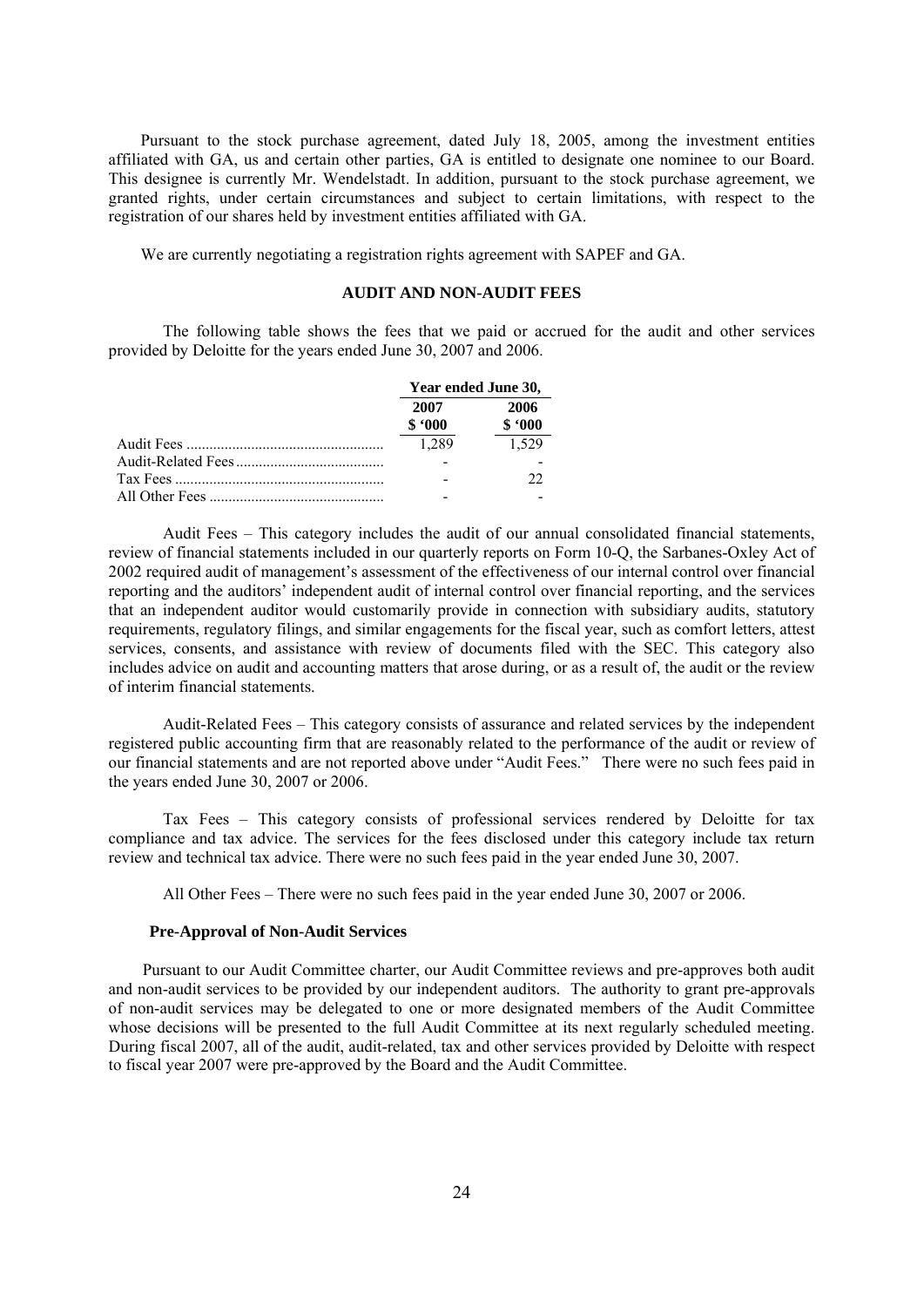### **AUDIT COMMITTEE REPORT**

The Audit Committee of the Board consists of three independent directors, as required by Nasdaq listing standards. The Audit Committee operates under a written charter adopted by the Board and available on our website at www.net1ueps.com. The Audit Committee is responsible for overseeing our financial reporting process on behalf of the Board. The members of the Audit Committee are Messrs. Seabrooke, Pein and Edwards. The committee selects, subject to shareholder ratification, our independent registered public accounting firm.

Management is responsible for our financial statements and the financial reporting process, including internal controls. The independent registered public accounting firm is responsible for performing an independent audit of our consolidated financial statements in accordance with auditing standards generally accepted in the United States and of our internal control over financial reporting and for issuing a report thereon. The committee's responsibility is to monitor and oversee these processes.

In this context, the Audit Committee has met and held discussions with management and Deloitte  $\&$ Touche (South Africa), or Deloitte, our independent registered public accounting firm. Management represented to the Audit Committee that the consolidated financial statements were prepared in accordance with accounting principles generally accepted in the United States, and the committee reviewed and discussed the consolidated financial statements with management and Deloitte. The Audit Committee discussed with Deloitte the matters required to be discussed by Statement on Auditing Standards No. 61 (Codification of Statements of Auditing Standards AU §380), as may be modified or supplemented. These matters included a discussion of Deloitte's judgments about the quality (not just the acceptability) of our accounting principles as applied to our financial reporting.

Deloitte also provided the Audit Committee with the written disclosures and letter required by Independence Standards Board Standard No. 1 (Independence Discussions with Audit Committees), and the Audit Committee discussed with Deloitte the firm's independence. The committee further considered whether the provision by Deloitte of the non-audit services described above is compatible with maintaining the auditors' independence.

Based upon the Audit Committee's discussion with management and Deloitte and the Audit Committee's review of the representations of management and the disclosures by Deloitte to the Audit Committee, the committee recommended to the Board that our audited consolidated financial statements be included in our Annual Report on Form 10-K for the year ended June 30, 2007, for filing with the SEC.

Audit Committee

 Christopher S. Seabrooke, Chairman Alasdair J. K. Pein Paul Edwards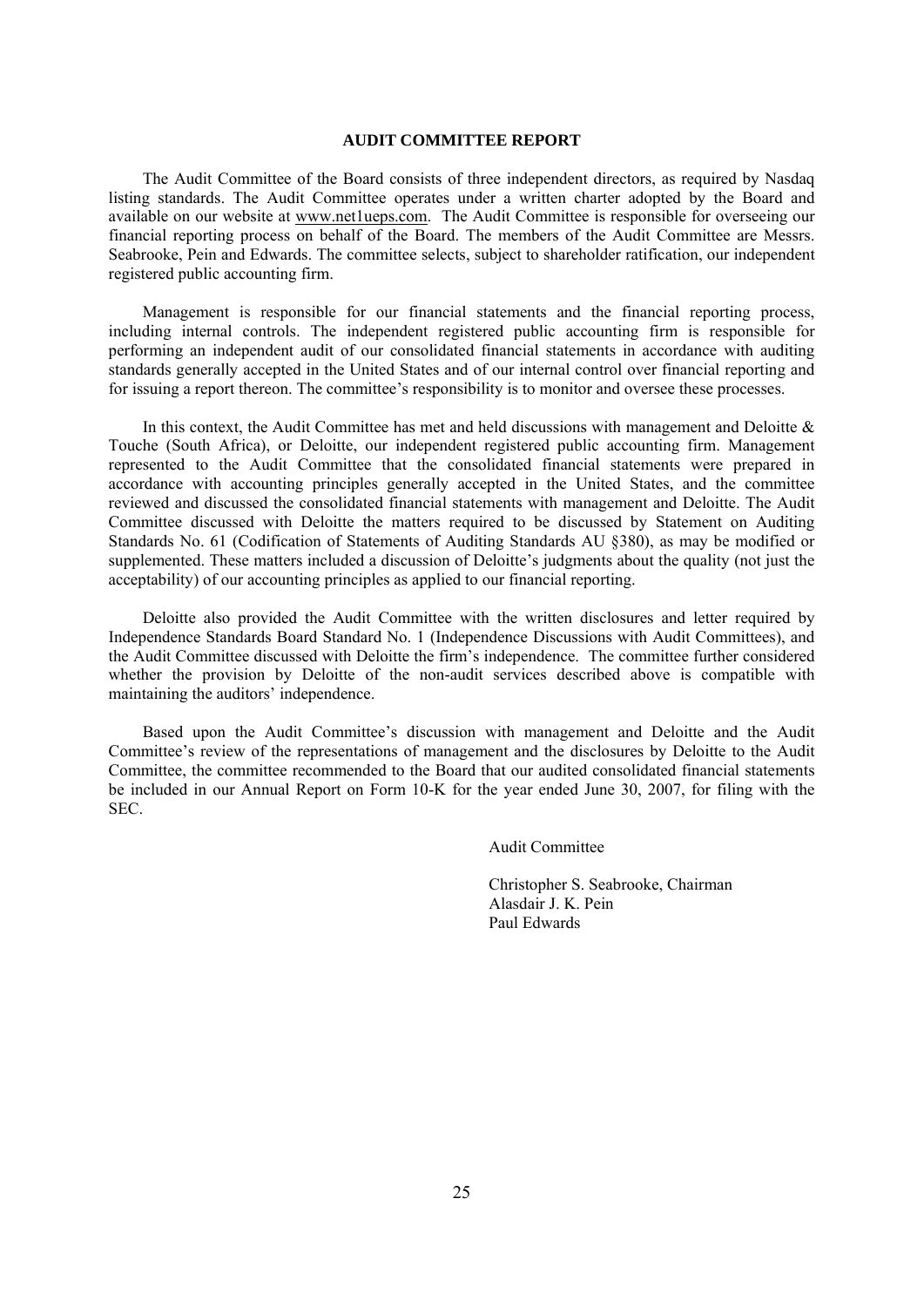### **SECURITY OWNERSHIP OF CERTAIN BENEFICIAL OWNERS**

The following table presents, as of October 19, 2007, information about beneficial ownership of our common stock by:

- each person or group of affiliated persons who or which, to our knowledge, owns beneficially more than 5% of our outstanding shares of common stock;
- each of our directors and named executive officers; and
- all of our directors and executive officers as a group.

Beneficial ownership of shares is determined in accordance with SEC rules and generally includes any shares over which a person exercises sole or shared voting or investment power. The beneficial ownership percentages set forth below are based on 52,339,194 shares of common stock and 5,389,140 shares of special convertible preferred stock outstanding as of October 19, 2007. All shares of common stock into which any named person can cause to be converted their special convertible preferred stock and all shares of common stock underlying stock options that are presently exercisable or exercisable within 60 days after October 19, 2007 by each person are deemed to be outstanding and beneficially owned by that person for the purpose of computing the ownership percentage of that person, but are not considered outstanding for the purpose of computing the percentage ownership of any other person. Each share of our outstanding special convertible preferred stock votes together with our common stock on a one vote per share basis. Voting power percentage is based on an aggregate 57,728,334 shares of common stock and special convertible preferred stock outstanding as of October 19, 2007.

Unless otherwise indicated, to our knowledge, each person listed in the table below has sole voting and investment power with respect to the shares shown as beneficially owned by such person, except to the extent applicable law gives spouses shared authority. Except as otherwise noted, each shareholder's address is c/o Net 1 UEPS Technologies, Inc., President Place, 4th Floor, Cnr. Jan Smuts Avenue and Bolton Road, Rosebank, Johannesburg, South Africa.

|                                                      | <b>Shares of Common</b>         | <b>Voting</b> |               |
|------------------------------------------------------|---------------------------------|---------------|---------------|
| <b>Name</b>                                          | <b>Stock Beneficially Owned</b> | power         |               |
|                                                      | <b>Number</b>                   | $\%$          | $\frac{6}{6}$ |
| Antony C. Ball $(1)$                                 | 16,666                          | $\ast$        | $\ast$        |
| Dr. Serge C.P Belamant(2)                            | 2,174,287                       | 4.1%          | $3.8\%$       |
| Paul Edwards(1)                                      | 16,666                          | *             | ∗             |
| Herman G. Kotzé(3)                                   | 213,665                         | $\ast$        | *             |
| Alasdair J.K. Pein(1)                                | 16,666                          | $\ast$        | $\ast$        |
| Chris S. Seabrooke(1)                                | 16,666                          | $\ast$        | $\ast$        |
| Brenda L. Stewart(4)                                 | 123,332                         | $\ast$        | *             |
| Nitin Soma(5)                                        | 167,332                         | *             | *             |
| Florian P. Wendelstadt(6)                            | 6,409,091                       | 12.2%         | 11.1%         |
| Investment entities affiliated with Brait S.A.(7)    | 9,387,984                       | 17.9%         | $16.3\%$      |
| Investment entities affiliated with General Atlantic |                                 |               |               |
| LLC(6)                                               | 6,409,091                       | 12.2%         | $11.1\%$      |
| Gilder, Gagnon, Howe & Co. $LLC(8)$                  | 2,652,106                       | $5.1\%$       | $4.6\%$       |
| Brookside Capital Partners Fund, L.P.(9)             | 2,701,290                       | $5.2\%$       | $4.7\%$       |
| Directors and Executive Officers<br>as<br>a<br>group |                                 |               |               |
| $(9 \text{ persons})$ (10)                           | 9,154,371                       | 17.1%         | 15.9%         |
| *Less than one percent                               |                                 |               |               |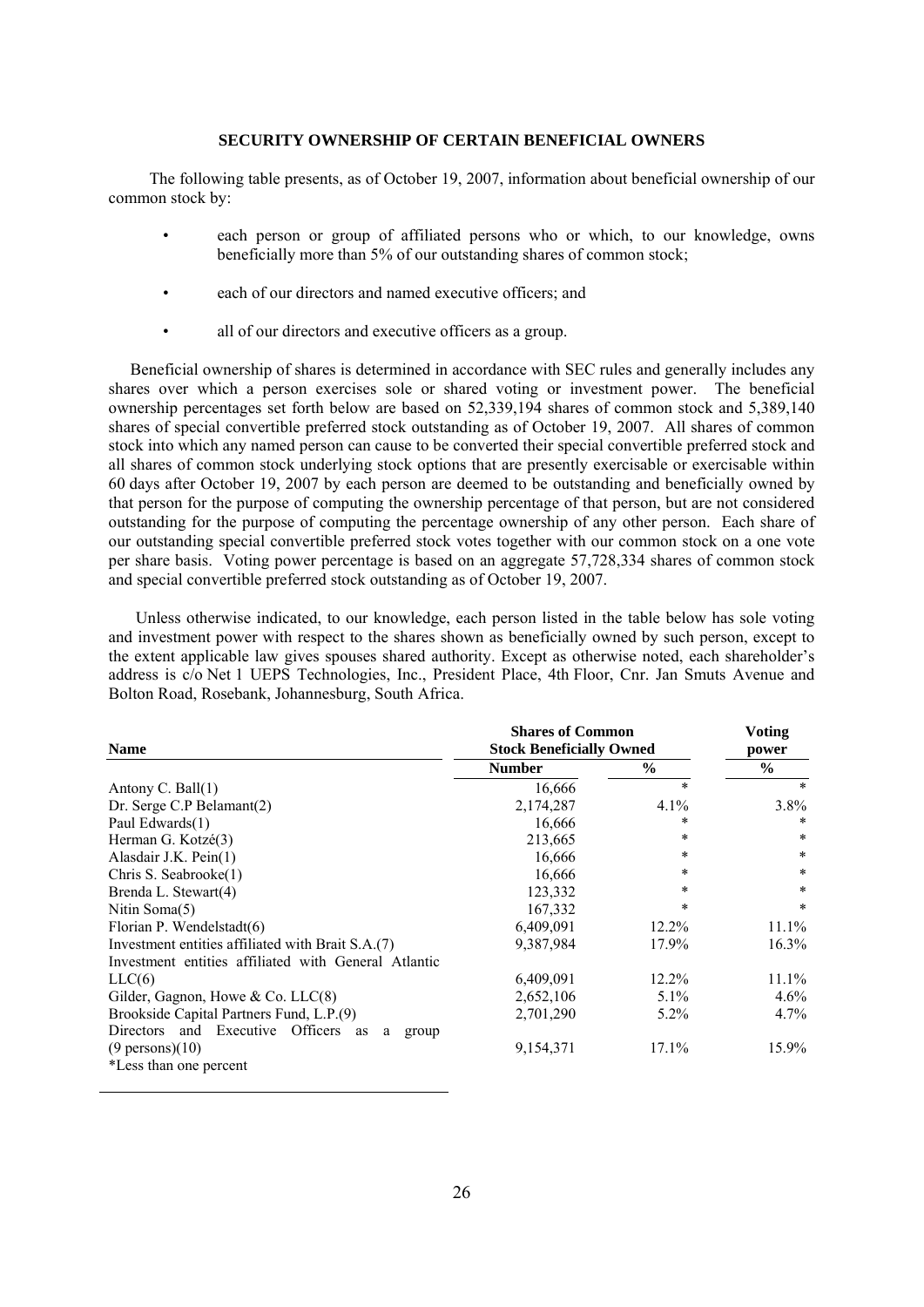- (1) Each of Messrs. Ball and Seabrooke beneficially owns options to purchase 25,001 shares of common stock, of which options to purchase 16,666 shares are currently exercisable. Each of Messrs. Edwards and Pein beneficially owns options to purchase 16,666 shares of common stock, of which options to purchase 8,333 shares are currently exercisable.
- (2) CI Law Trustees Limited for the San Roque Trust dated 8/18/92 owns 800,799 shares of common stock. Dr. Serge C.P. Belamant as proxy of CI Law Trustees has the power to vote all of CI Law Trustees' shares. The remaining 1,373,488 shares are owned directly by Dr. Belamant and include (i) 166,666 shares of common stock (66,667 of which may be not be sold until May 8, 2008), (ii) 16,000 stock options which became exercisable on May 8, 2007, (iii) 40,000 restricted stock awards approved by the Remuneration Committee pursuant to the Amended and Restated 2004 Stock Incentive Plan which are subject to the satisfaction of certain vesting conditions related to our financial performance and Dr. Belamant's continuous employment or service with us, one-third of the shares will vest on each of September 1, 2009, 2010 and 2011 and (iv) 1,150,822 shares of special convertible preferred stock beneficially owned by Dr. Belamant that are convertible into common stock upon the occurrence of a trigger event. Does not include 80,670 shares of common stock underlying stock options, which are not exercisable and will not become exercisable within 60 days after October 19, 2007.
- (3) Includes 206,665 shares of common stock and 7,000 stock options which became exercisable on May 8, 2007. The number of shares of common stock includes 66,667 shares of common stock which may not be sold until May 8, 2008 and 40,000 restricted stock awards approved by the Remuneration Committee pursuant to the Amended and Restated 2004 Stock Incentive Plan which are subject to the satisfaction of certain vesting conditions related to our financial performance and Mr. Kotzé's continuous employment or service with us, one-third of the shares will vest on each of September 1, 2009, 2010 and 2011. Does not include 44,670 shares of common stock underlying stock options which are not exercisable and will not become exercisable within 60 days after October 19, 2007.
- (4) Includes 101,666 shares of common stock, 5,000 stock options which became exercisable on May 8, 2007 and 16,666 stock options which became exercisable on June 7, 2007. The number of shares of common stock includes 66,666 shares of common stock which may not be sold until May 8, 2008 and 35,000 restricted stock awards approved by the Remuneration Committee pursuant to the Amended and Restated 2004 Stock Incentive Plan which are subject to the satisfaction of certain vesting conditions related to our financial performance and Ms. Stewart's continuous employment or service with us, one-third of the shares will vest on each of September 1, 2009, 2010 and 2011. Does not include 36,670 shares of common stock underlying stock options which are not exercisable and will not become exercisable within 60 days after October 19, 2007.
- (5) Includes 163,332 shares of common stock and 4,000 stock options which became exercisable on May 8, 2007. The number of shares of common stock includes 50,000 shares of common stock which may not be sold until May 8, 2008 and 30,000 restricted stock awards approved by the Remuneration Committee pursuant to the Amended and Restated 2004 Stock Incentive Plan which are subject to the satisfaction of certain vesting conditions related to our financial performance and Mr. Soma's continuous employment or service with us, one-third of the shares will vest on each of September 1, 2009, 2010 and 2011. Does not include 32,670 shares of common stock underlying stock options which are not exercisable and will not become exercisable within 60 days after October 19, 2007.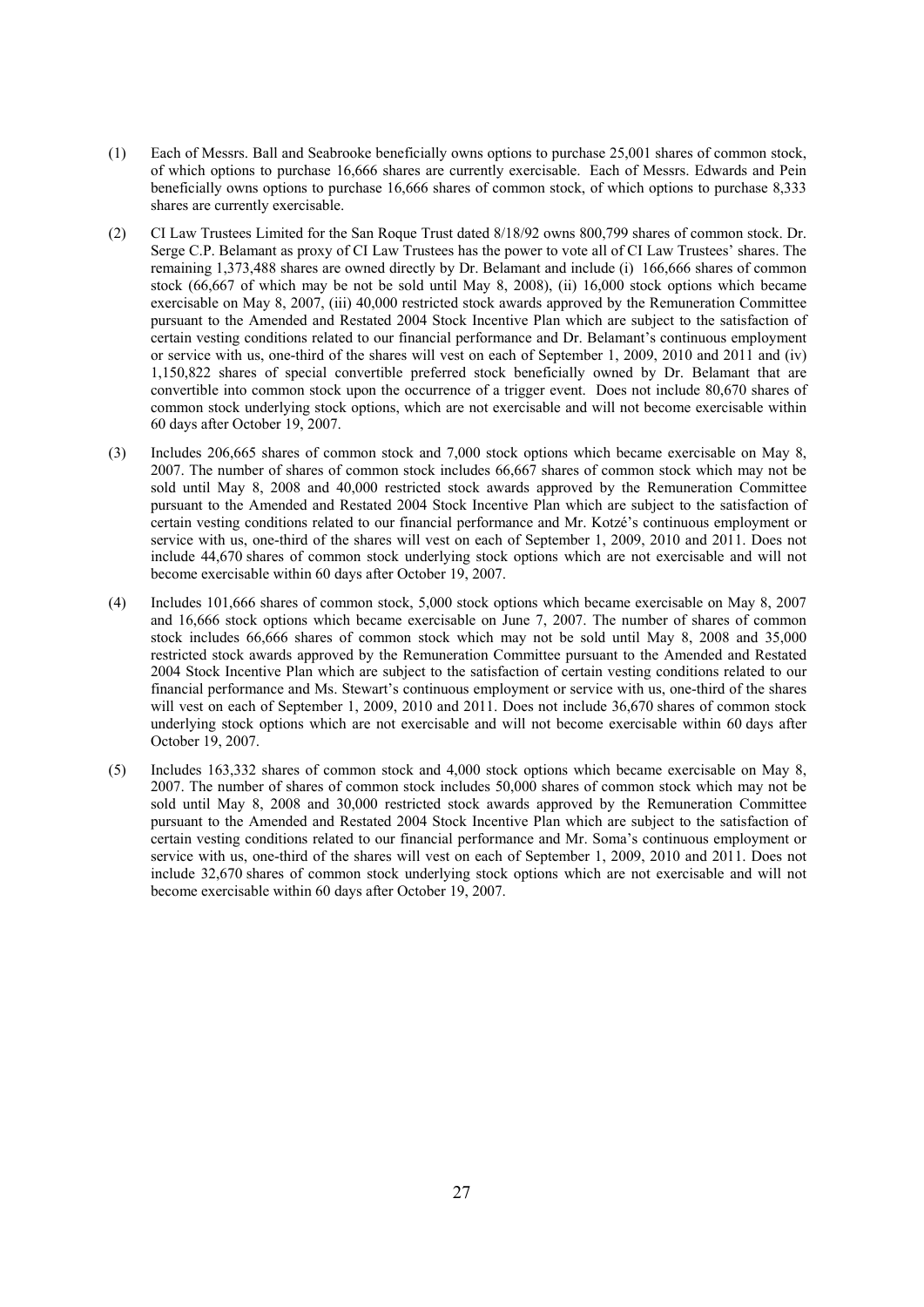- (6) According to Amendment No. 1 to Schedule 13D, dated June 22, 2006, filed by General Atlantic LLC ("GA"), and its affiliates, General Atlantic Partners 80, L.P. ("GAP 80"), General Atlantic Partners 82, L.P. ("GAP 82"), GapStar, LLC ("GapStar"), GAP Coinvestments III, LLC, ("GAPCO III"), GAP Coinvestments IV, LLC, ("GAPCO IV"), GAPCO GmbH & Co. KG ("KG"), GAPCO Management GmbH, ("GmbH Management"), and GAP Coinvestments CDA, L.P. ("GAPCO CDA") and supplemental information provided to us by GA, these entities beneficially own, in the aggregate, 6,409,091shares of common stock. GA is the general partner of GAP 80, GAP 82 and GAPCO CDA. GA is also the sole member of GapStar. GmbH Management is the general partner of KG. The Managing Directors of GA are Steven A. Denning (Chairman), William E. Ford Chief Executive Officer), H. Raymond Bingham, Peter L. Bloom, Mark F. Dzialga, Klaus Esser, Vince Feng, William O. Grabe, Abhay Havaldar, David C. Hodgson, Rene M. Kern, Jonathan Korngold, Christopher G. Lanning, Jeff Leng, Anton J. Levy, Marc F. McMorris, Thomas J. Murphy, Matthew Nimetz, Ranjit Pandit, Andrew C. Pearson, Raul Rai, David A. Rosenstein, Sunish Sharma, Franchon M. Smithson, Oliver Thum, Tom C. Tinsley, Sean Tong, Philip P. Trahanas and Florian P. Wendelstadt (collectively, the "GA Managing Directors"). Mr. Wendelstadt is a director of the Company. The managing members of GAPCO III and GAPCO IV are GA Managing Directors. The business address of each of the GA Managing Directors (other than Messrs. Esser, Feng, Leng, Tong, Havaldar, Pandit, Rai, Sharma, Thum, Tinsley, Wendelstadt, Bingham and McMorris) is 3 Pickwick Plaza, Greenwich, Connecticut 06830. The business address of Messrs. Esser and Thum is Koenigsallee 62, 40212, Duesseldorf, Germany. The business address of Messrs. Feng, Leng and Tong is Suite 2007-10, One International Finance Centre, 1 Harbour View Street, Central, Hong Kong. The business address of Messrs. Havaldar, Pandit, Rai and Sharma is Room 151, 152 Maker Chambers VI, Naisman Point, Mumbai 400 021, India. The business address of Messrs. Bingham and McMorris is 228 Hamilton Avenue, Palo Alto, California 94301. The business address of Mr. Tinsley is 2401 Pennsylvania Avenue NW, Washington DC 20037.
- (7) According to Amendment No. 2 to Schedule 13D, dated June 22, 2006, filed by South African Private Equity Fund III, L.P., SAPEF III International G.P. Limited, Capital Partners Group Holdings Limited and Brait, S.A., these entities beneficially own in the aggregate 9,387,984 shares of common stock, which includes 166,458 shares of special convertible preferred stock. The address and principal place of business of each of SAPEF III Fund and SAPEF G.P. is Walker House, P.O. Box 908, George Town, Grand Cayman, Cayman Islands. The address and principal place of business of Capital Partners is Abbott Building, P.O. Box 3186, Road Town, Tortola, British Virgin Islands. The address and principal place of business of Brait S.A. is 180 rue des Aubepines, L-1145, Luxembourg.
- (8) According to a Schedule 13G, dated August 31, 2005, filed by Gilder, Gagnon, Howe & Co. LLC, Gilder beneficially owns 2,652,106 shares of common stock. The shares reported include 2,372,704 shares held in customer accounts over which partners and/or employees of Gilder have discretionary authority to dispose of or direct the disposition of the shares, 245,380 shares held in accounts owned by the partners of Gilder and their families, and 34,022 shares held in the account of the profit-sharing plan of Gilder. Gilder's principal business address is 1775 Broadway, 26th Floor, New York, NY 10019.
- (9) According to a Schedule 13G, dated February 14, 2007, filed by Brookside Capital Partners Fund L.P., Brookside beneficially owns 2,701,290 shares of common stock. The shares reported include 2,372,704 shares held in customer accounts over which partners and/or employees of Gilder have discretionary authority to dispose of or direct the disposition of the shares, 245,380 shares held in accounts owned by the partners of Gilder and their families, and 34,022 shares held in the account of the profit-sharing plan of Gilder. The shares reported include 2,701,290 shares of Common Stock owned by the Brookside Fund. The Brookside Fund acts by and through its general partner, Brookside Investors. Brookside Investors acts by and through its general partner, Brookside Management. Mr. Domenic J. Ferrante is the managing member of Brookside Management and thus is the controlling person of Brookside Management. Brooksides's principal business address is 111 Huntington Avenue, Boston, Massachusetts 02199.
- (10) Includes 1,150,822 shares of special convertible preferred stock. Also includes 145,000 restricted stock awards approved by the Remuneration Committee pursuant to the Amended and Restated 2004 Stock Incentive Plan which are subject to the satisfaction of certain vesting conditions related to our financial performance and the executive's continuous employment or service with us, one-third of the shares will vest on each of September 1, 2009, 2010 and 2011. Does not include 194,680 shares of common stock underlying stock options, which are not exercisable and will not become exercisable within 60 days after October 19, 2007.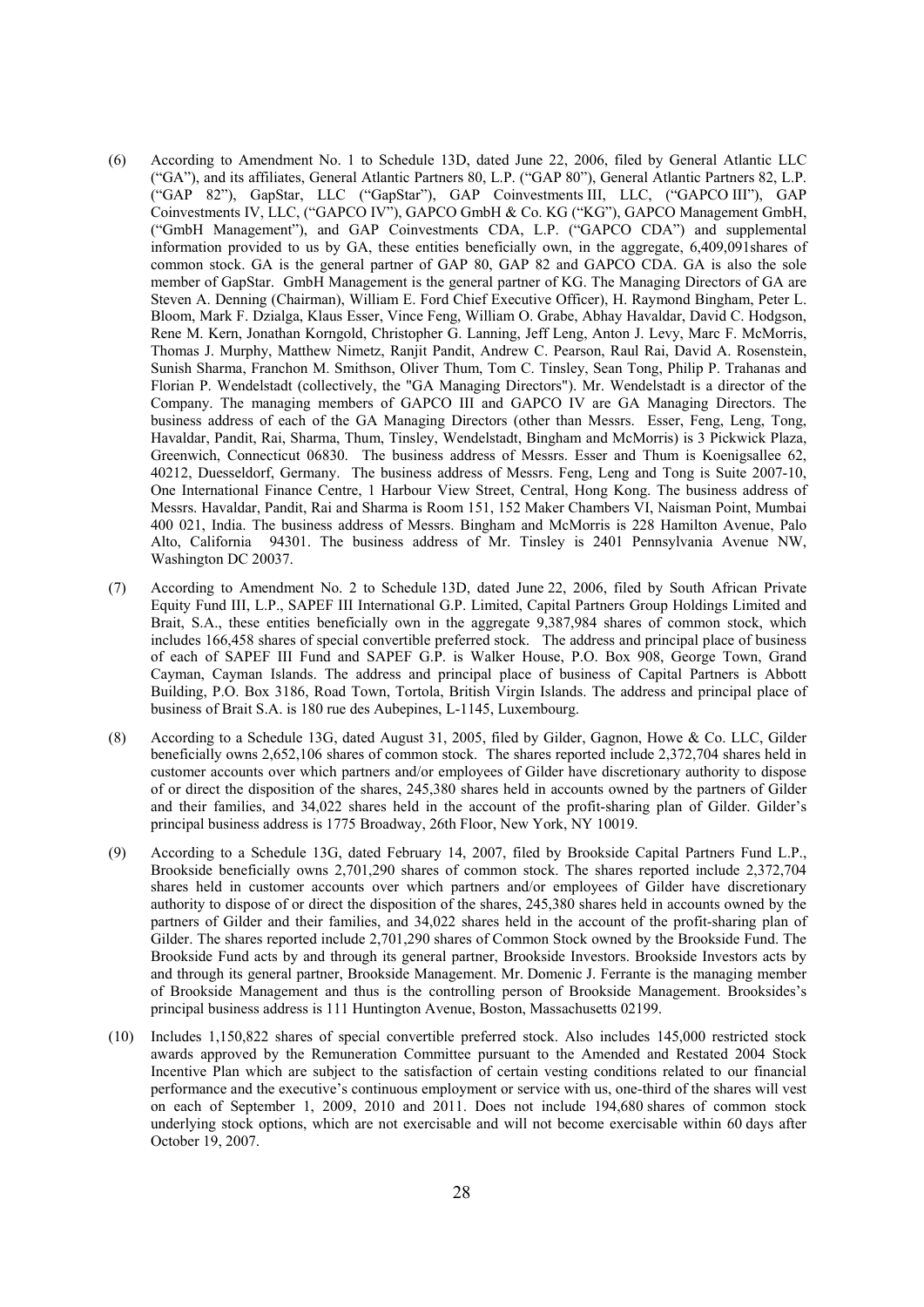### **ADDITIONAL INFORMATION**

#### **Section 16(a) Beneficial Ownership Reporting Compliance**

Section 16(a) of the Exchange Act requires that our executive officers and directors, and persons who own more than ten percent of a registered class of our equity securities, file reports of ownership and changes in ownership with the SEC and provide us with copies of such reports. We have reviewed such reports received by us and written representations from our directors and executive officers. Based solely on such review, we identified one filing that was not made on a timely basis. Brenda L. Stewart was late in filing one Form 4 for the receipt of stock options.

### **Other Matters**

Our Board knows of no other business that will be presented for consideration at the annual meeting. Return of a valid proxy, however, confers on the designated proxy holders discretionary authority to vote the shares in accordance with their best judgment on such other business, if any, that may properly come before the annual meeting or any adjournment or postponement thereof. It is important that the proxies be returned promptly and that your shares be represented. You are urged to sign, date and promptly return the enclosed proxy card in the enclosed envelope.

### **Annual Report on Form 10-K**

A copy of our annual report on Form 10-K (without exhibits) for the fiscal year ended June 30, 2007 is being distributed along with this proxy statement. We refer you to such report for financial and other information about us, but such report is not incorporated in this proxy statement and is not deemed to be a part of the proxy solicitation material. It is also available on our website (www.net1ueps.com). In addition, the report (with exhibits) is available at the SEC's website (www.sec.gov).

#### **Shareholder Proposals for the 2008 Annual Meeting**

Qualified shareholders who wish to have proposals presented at the 2008 annual meeting of shareholders must deliver them to us by July 2, 2008, in order to be considered for inclusion in next year's proxy statement and proxy pursuant to Rule 14a-8 under the Exchange Act.

Any shareholder proposal or director nomination for our 2008 annual meeting that is submitted outside the processes of Rule 14a-8 will be considered "untimely" if we receive it after July 2, 2008. Such proposals and nominations must be made in accordance with Section 2.08 of our Amended and Restated By-Laws. An untimely proposal may be excluded from consideration at our 2007 annual meeting. All proposals and nominations must be delivered to us at our principal executive offices at P O Box 2424, Parklands 2121, Gauteng, South Africa.

By Order of the Board of Directors,

 /s/ Dr. Serge Belamant\_\_\_\_\_\_\_\_\_\_\_\_\_\_\_\_\_\_ Dr. Serge C. P. Belamant *Chairman and Chief Executive Officer* 

October 26, 2007

**THE BOARD HOPES THAT YOU WILL ATTEND THE MEETING. WHETHER OR NOT YOU PLAN TO ATTEND, PLEASE PROMPTLY COMPLETE, DATE, SIGN AND RETURN THE ENCLOSED PROXY.**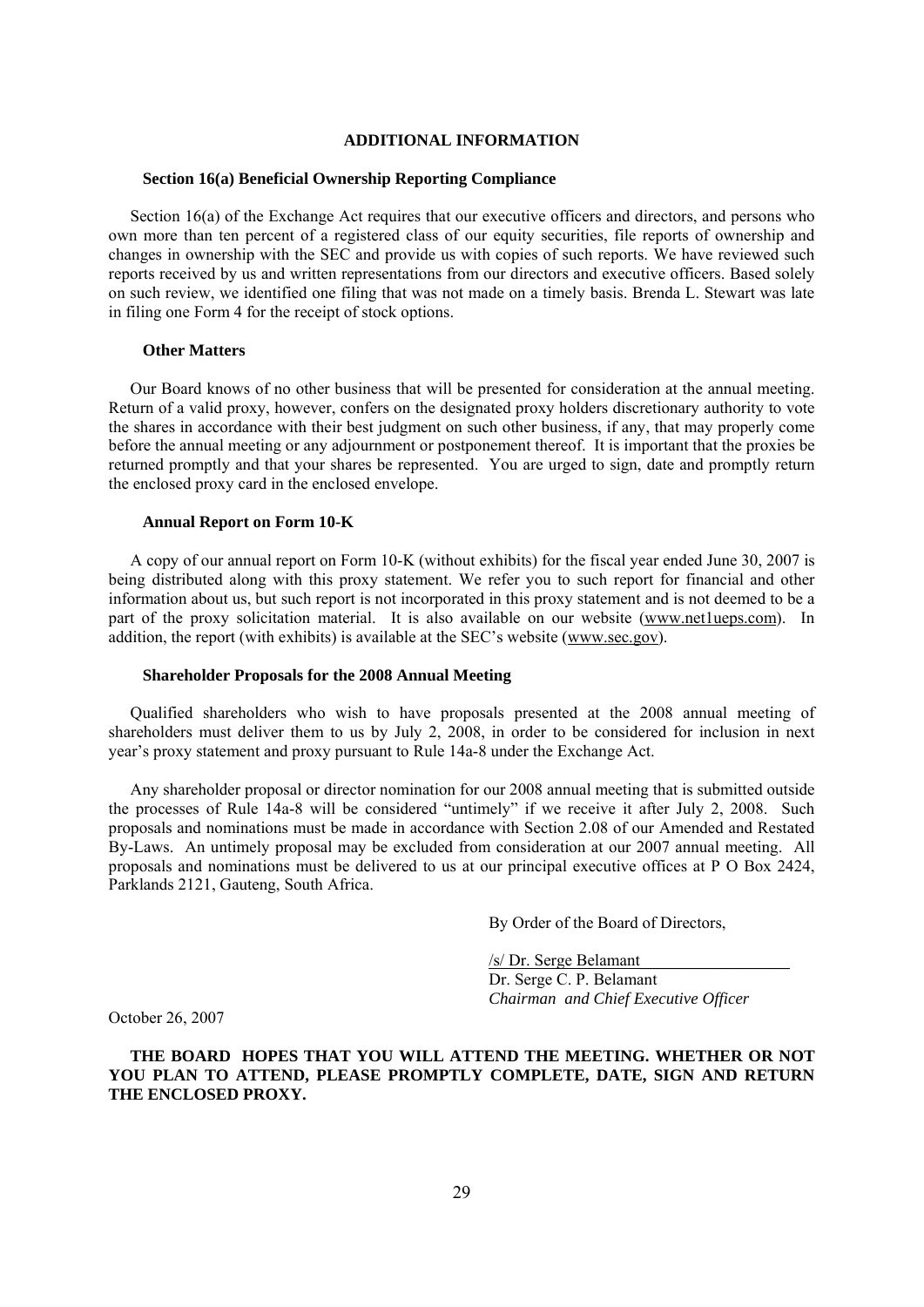# **NET 1 UEPS TECHNOLOGIES, INC.**

### **PROXY**

### **THIS PROXY IS SOLICITED ON BEHALF OF THE BOARD OF DIRECTORS**

This proxy is solicited on behalf of the Board of Directors of Net 1 UEPS Technologies, Inc. for the Annual Meeting of Shareholders to be held on November 30, 2007. The undersigned appoints Dr. Serge C.P. Belamant and Herman G. Kotzé, and each of them, with full power of substitution in each, the proxies of the undersigned, to represent the undersigned and vote all shares of the common stock of Net 1 UEPS Technologies, Inc. which the undersigned may be entitled to vote at the Annual Meeting of Shareholders to be held on November 30, 2007, and at any adjournment or postponement thereof, as indicated on the reverse side of this proxy.

This proxy, when properly executed, will be voted in the manner directed herein by the undersigned shareholder. If no direction is given, then this proxy will be voted FOR ALL nominees for director and FOR proposal 2.

Address Change

P.O. BOX 11057 NEW YORK, N.Y. 10203-0057  $\frac{1}{2}$  , and the set of the set of the set of the set of the set of the set of the set of the set of the set of the set of the set of the set of the set of the set of the set of the set of the set of the set of the set

Net 1 UEPS Technologies, Inc.

▼ DETACH PROXY CARD HERE ▼  $\_$  , and the contribution of the contribution of  $\mathcal{L}_\mathcal{A}$  , and the contribution of  $\mathcal{L}_\mathcal{A}$